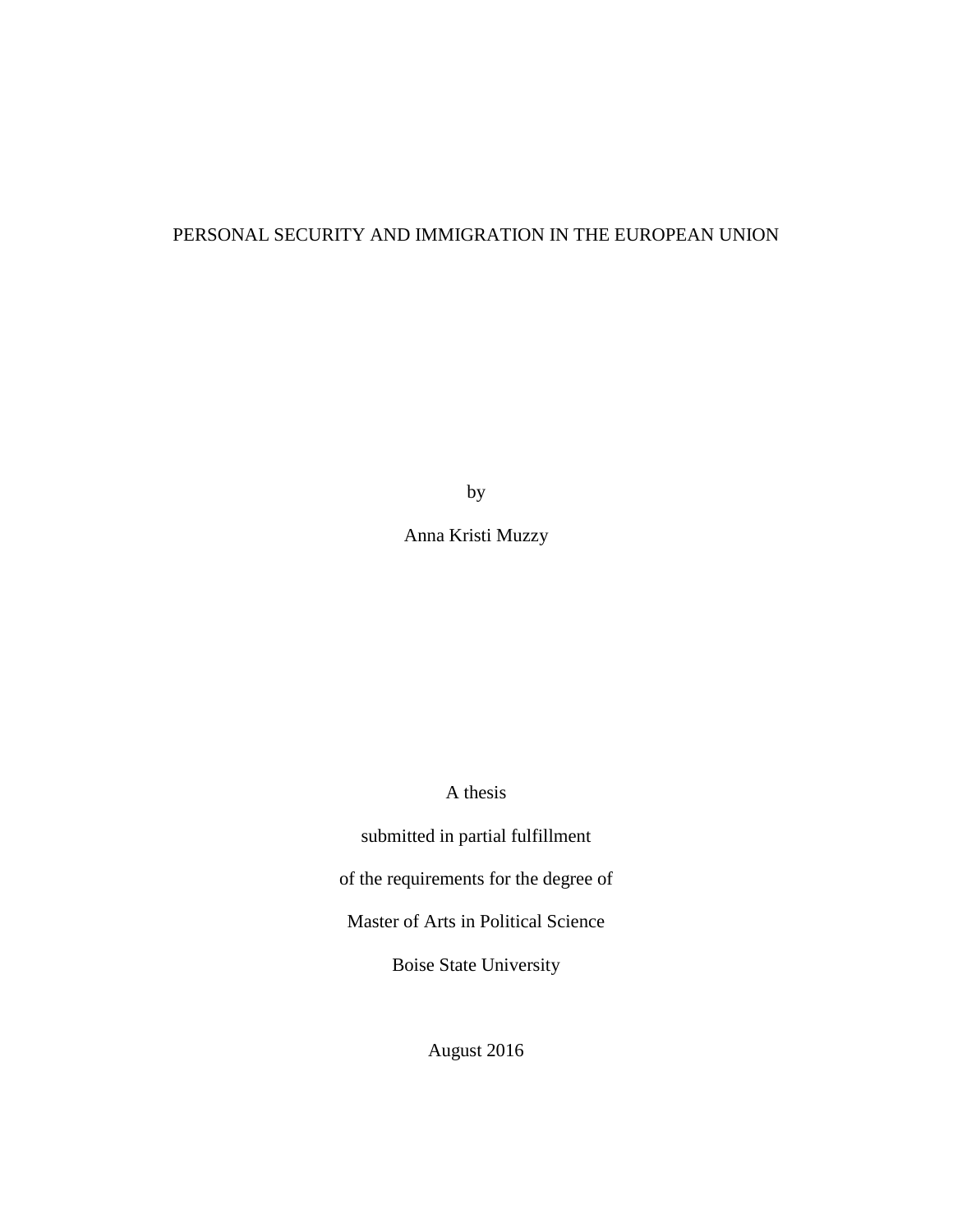### © 2016

# Anna Kristi Muzzy

### ALL RIGHTS RESERVED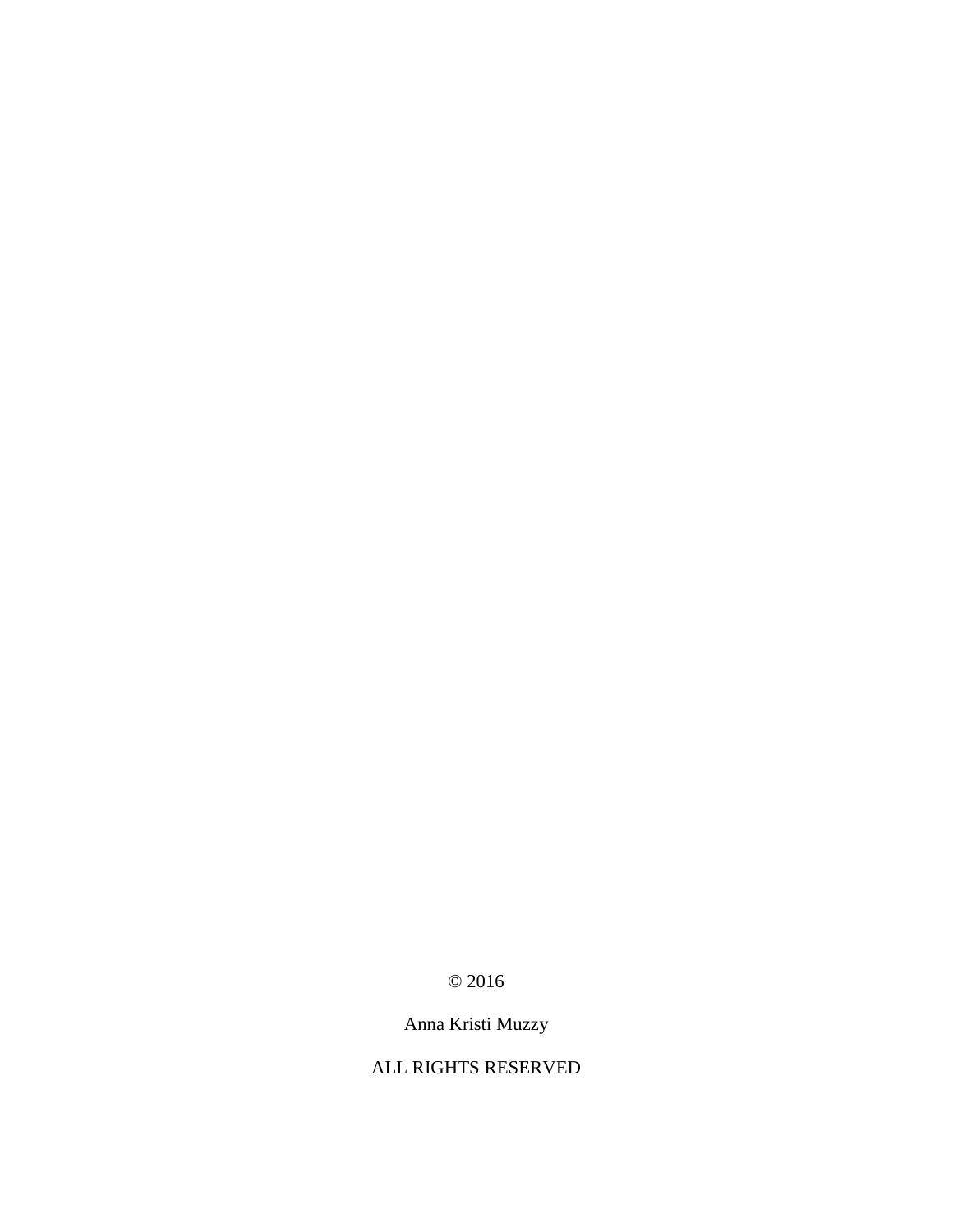### BOISE STATE UNIVERSITY GRADUATE COLLEGE

## **DEFENSE COMMITTEE AND FINAL READING APPROVALS**

of the thesis submitted by

Anna Kristi Muzzy

Thesis Title: Personal Security and Immigration in the European Union

Date of Final Oral Examination: 14 June 2016

The following individuals read and discussed the thesis submitted by student Anna Kristi Muzzy, and they evaluated her presentation and response to questions during the final oral examination. They found that the student passed the final oral examination.

| Ross Burkhart, Ph.D.    | <b>Chair, Supervisory Committee</b> |
|-------------------------|-------------------------------------|
| Michael Touchton, Ph.D. | Member, Supervisory Committee       |
| Brian Wampler, Ph.D.    | Member, Supervisory Committee       |

The final reading approval of the thesis was granted by Ross Burkhart, Ph.D., Chair of the Supervisory Committee. The thesis was approved for the Graduate College by Jodi Chilson, M.F.A., Coordinator of Theses and Dissertations.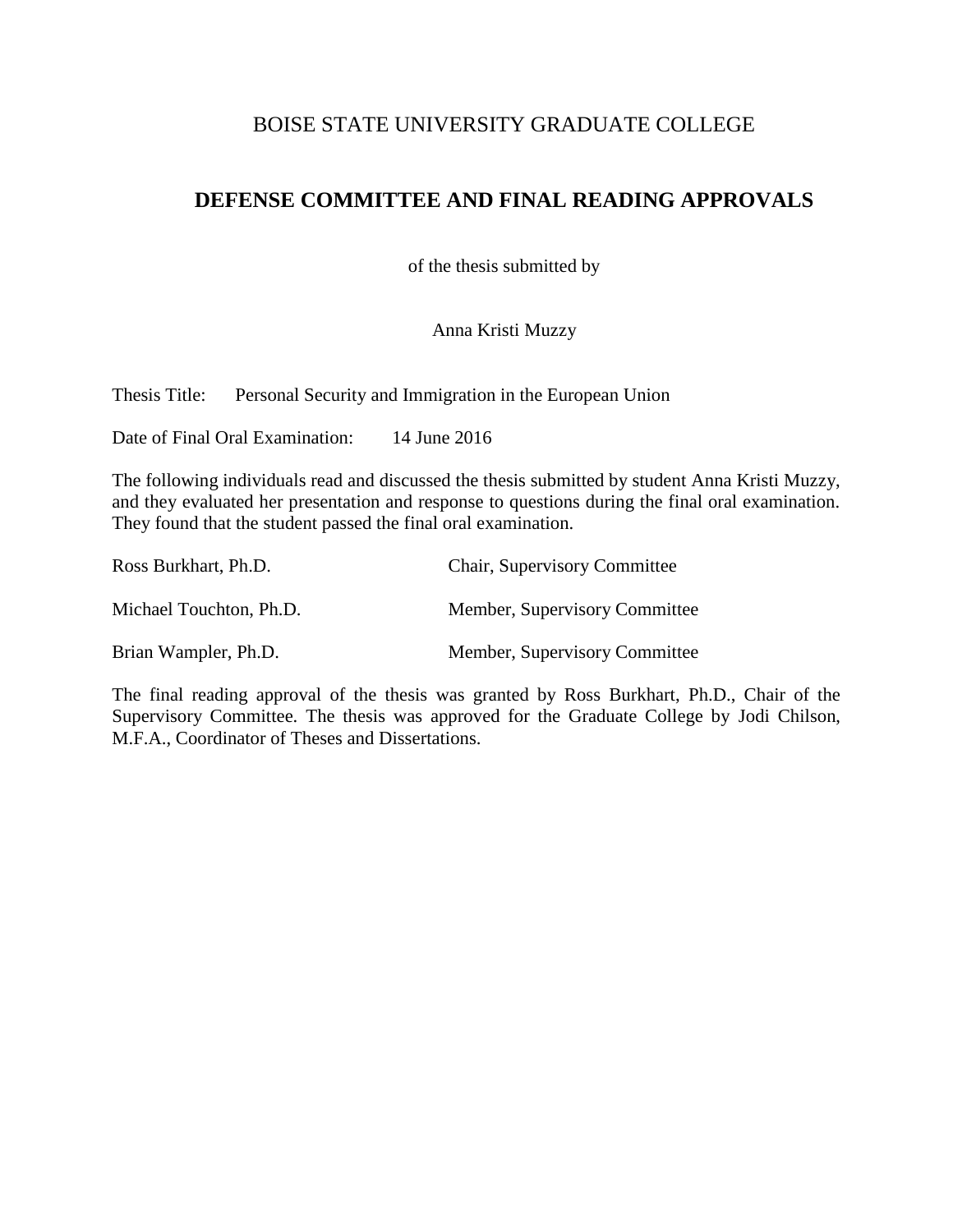#### **ABSTRACT**

<span id="page-3-0"></span>What is the impact of migration patterns on perceptions of personal security in the European Union countries over the past half-decade? Although the numbers of migrants from outside the EU are undeniably massive, their impact upon domestic public opinion is understudied. Following recent work that explores themes of fear of migrants in EU native populations (Bustikova 2014, d' Appollonia and Reich 2008, Ivarsflaten 2008), I propose a multivariate model that explains variation across EU countries in citizens' views of personal security that includes migration rates, unemployment rates, crime rates, the presence of terrorism, and views of government performance. The results suggest that controlling for these several factors, increased migration rates have a statistically significant effect on increasing personal insecurity among the EU citizenry.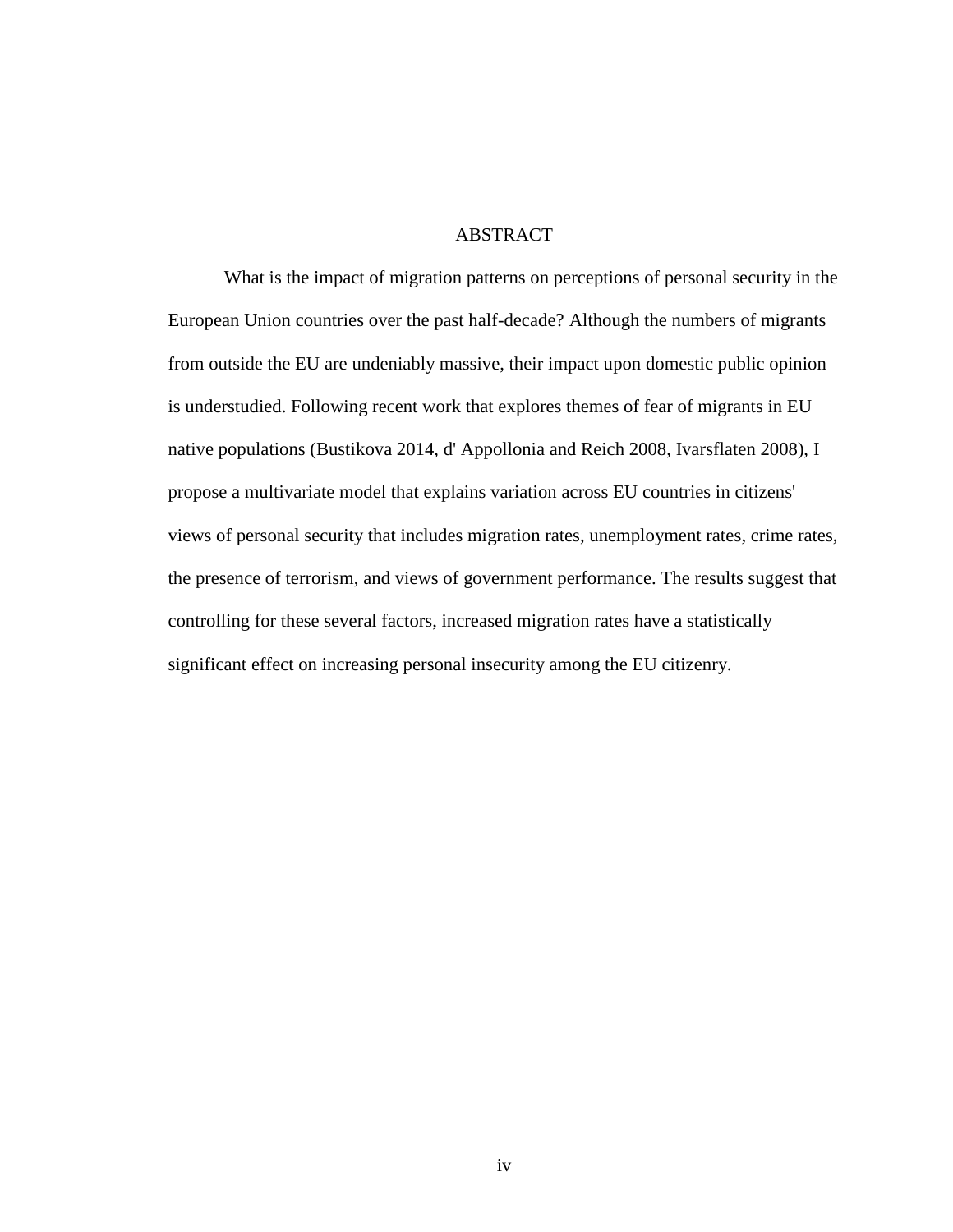### TABLE OF CONTENTS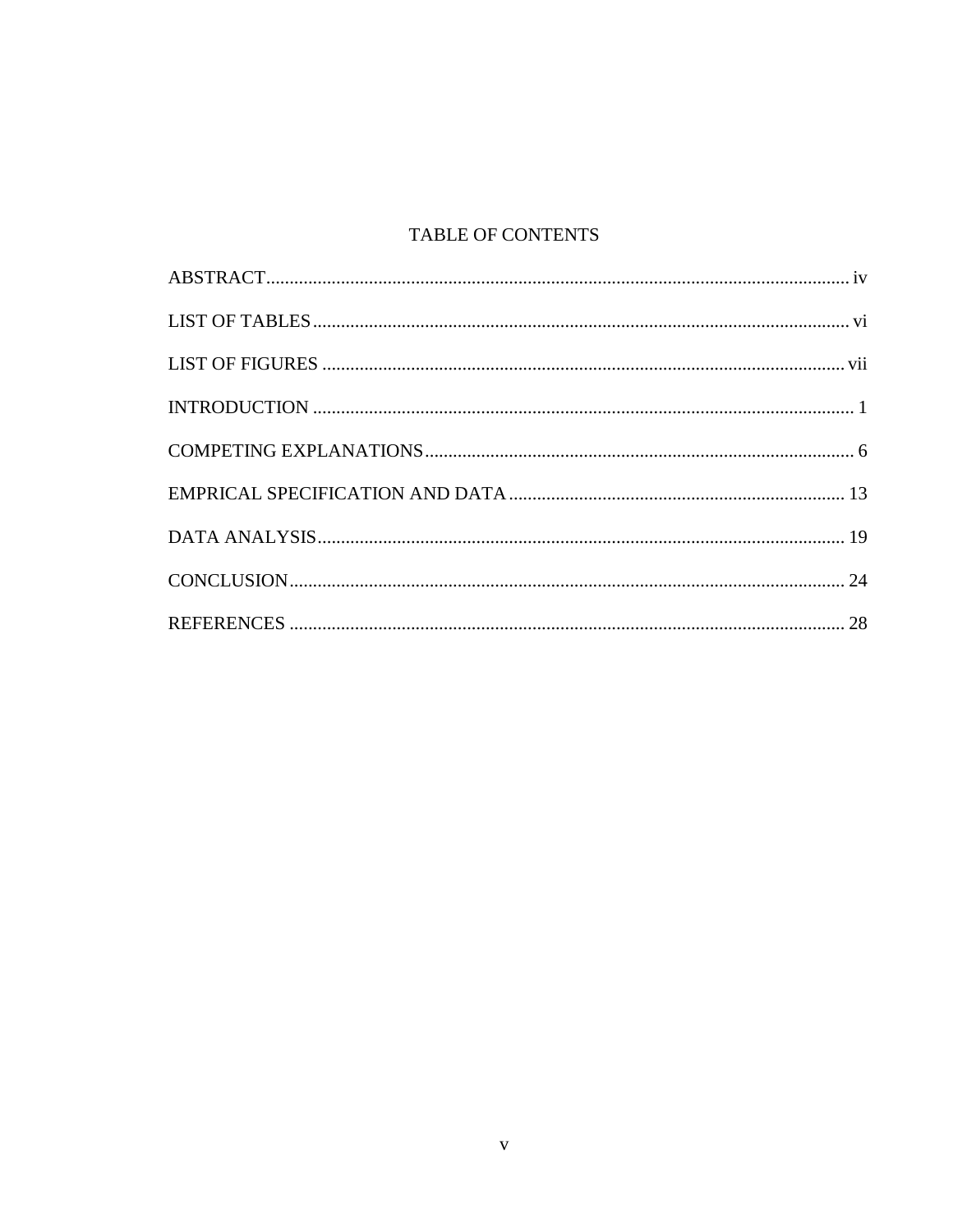# LIST OF TABLES

<span id="page-5-0"></span>

| Table 1 | Explaining variation in personal security scores across the EU countries |  |
|---------|--------------------------------------------------------------------------|--|
|         |                                                                          |  |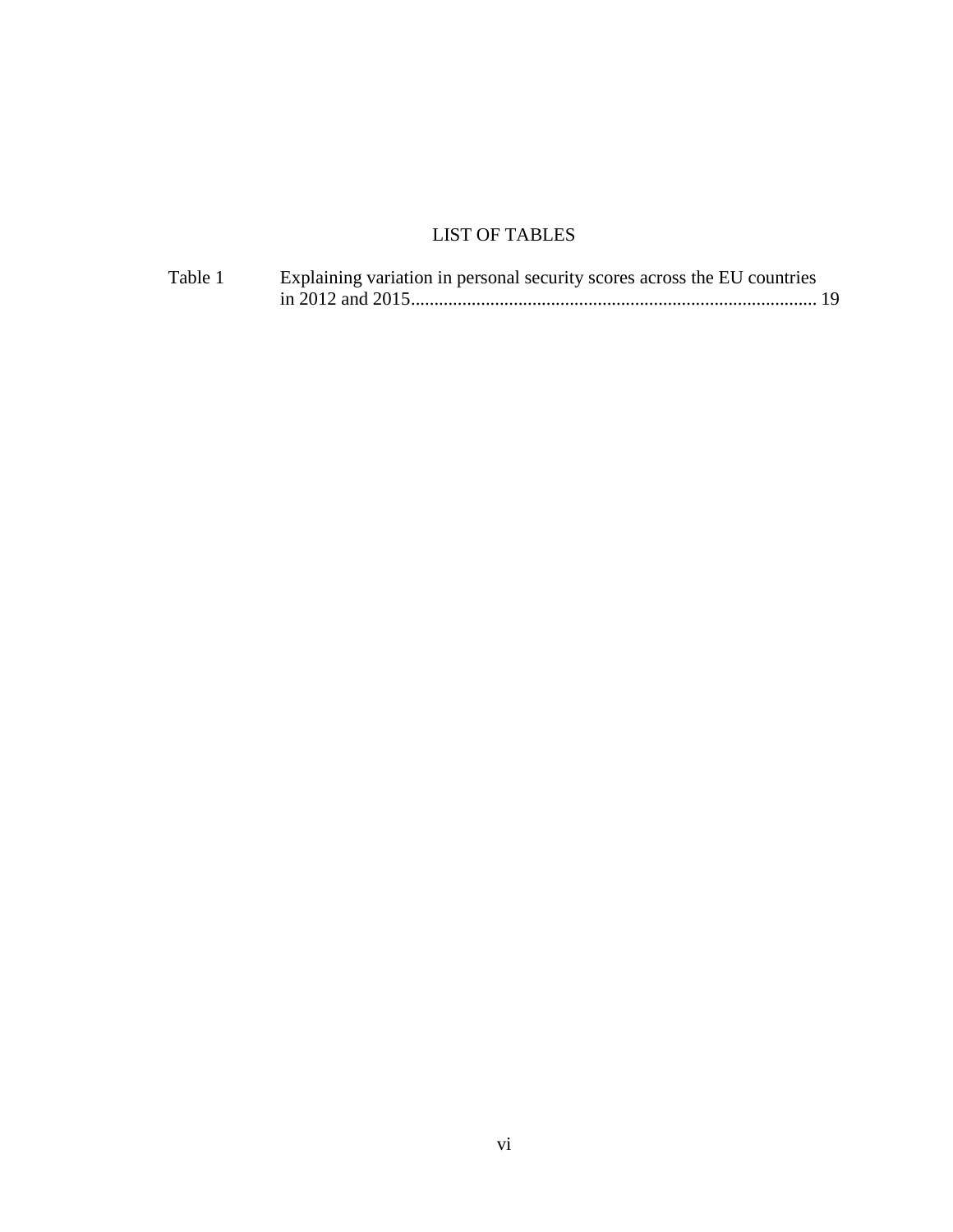### LIST OF FIGURES

<span id="page-6-0"></span>

| Figure 1 |                                                                   |    |
|----------|-------------------------------------------------------------------|----|
| Figure 2 | Personal Security in Major Immigrant-Receiving Countries: Percent |    |
| Figure 3 | Perceptions of Immigration of people from outside the EU (Source: | 15 |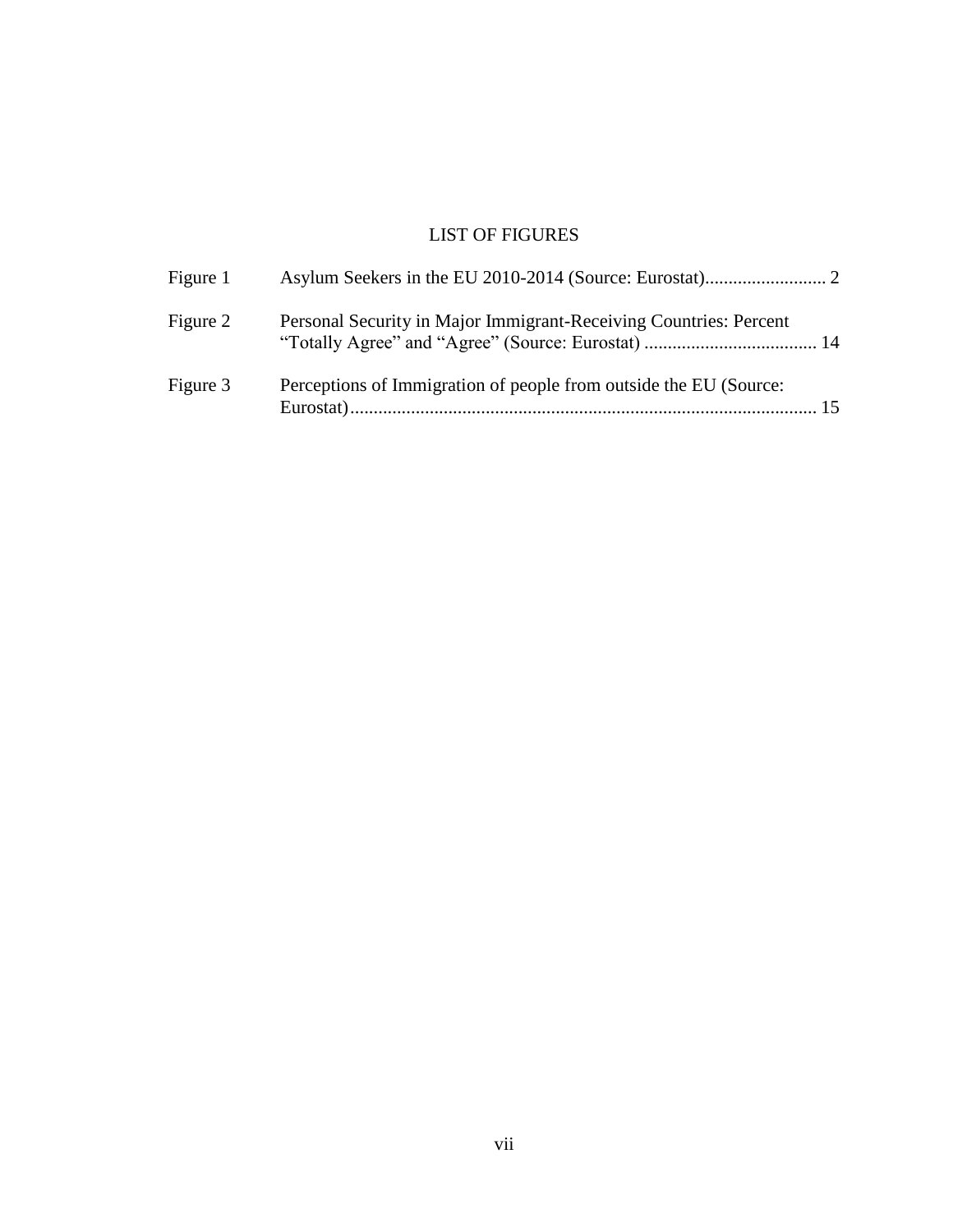#### INTRODUCTION

<span id="page-7-0"></span>As a Turkish officer lifted Alan Kurdi's little body, who was found washed up on the Turkish shore of the Mediterranean Sea on September 2, 2015, the world suddenly refocused on the Syrian tragedy. The two-year old boy was just one member of a family on the run. Alan, whose mother and brother drowned with him, belonged to a clan from Syria's long-oppressed Kurdish community. The family barely spoke Kurdish and identified themselves as Syrian and joined no faction. When war broke out, political ties and ethnicity became life-or-death matters, so they had no choice but to flee toward Europe (Barnard 2015). While Alan Kurdi's story is tragic and generated global attention, the reality is, his story is all too common. Europe has been under recent migratory pressure.

Europe has been receiving a significant number of migrants fleeing the Middle East and Africa in search of a better life. The European Union has become a desirable destination for migrants since the creation of the European Union in 1992, due to its wealth, access to employment, open borders and 28 member countries in which migrants can settle. The European Union has become an especially desirable destination for migrants from the Middle East and Africa. According to the Eurostat Database, there has been a substantial increase in the number of asylum applications within the EU, as the number of asylum seekers grew from 432,000 in 2013 to 627,000 in 2014 and nearly to 1.3 million in 2015 (See Figure 1, below). What's more shocking is the number of unaccompanied minors seeking asylum. According to the data from Eurostat, since 2008,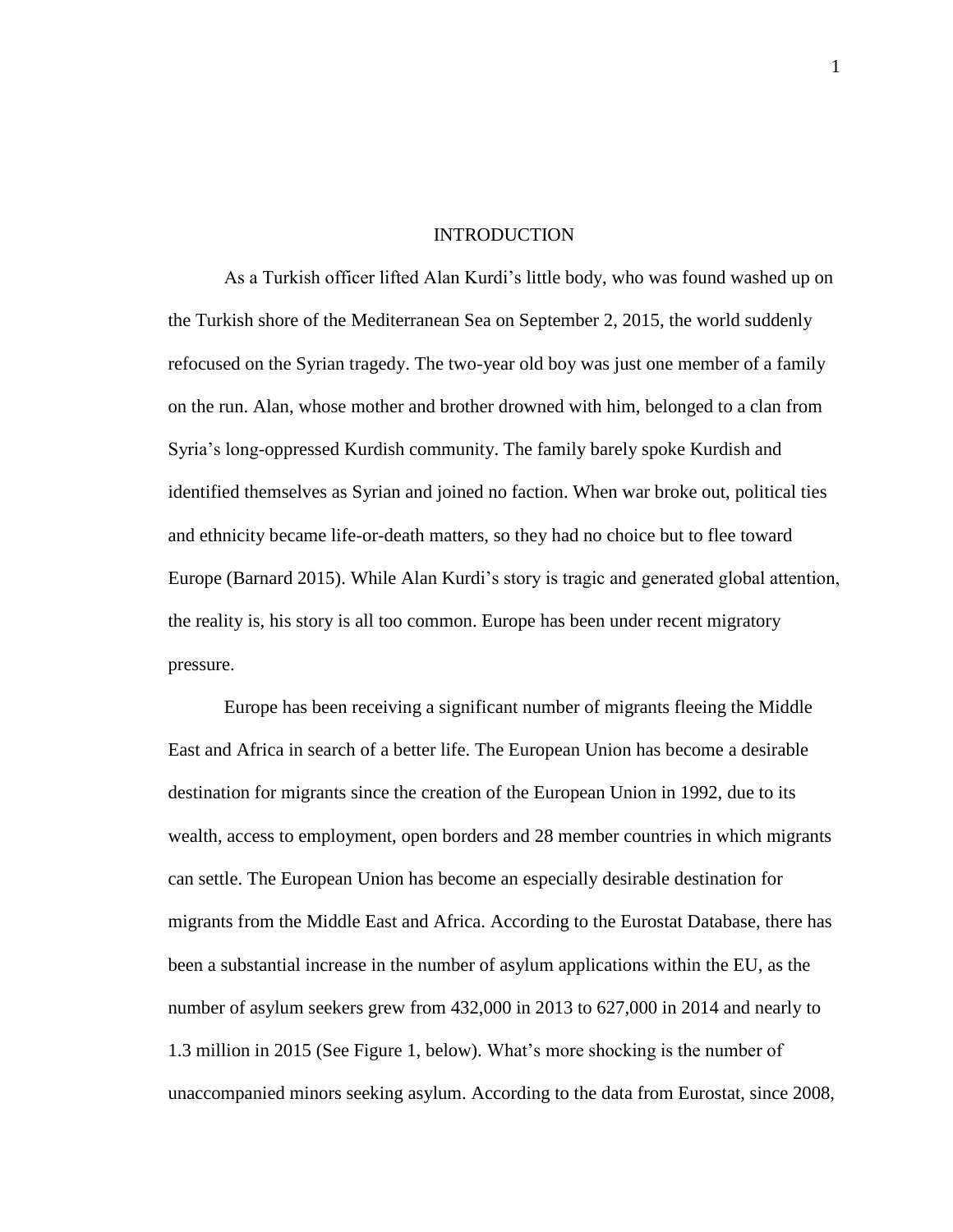about 198,500 unaccompanied minors have entered Europe seeking asylum. What's even more frightening is that the 2015 total accounts for nearly half of unaccompanied minors that have entered the EU since 2008 (Connor and Krogstad 2016).



**Figure 1 Asylum Seekers in the EU 2010-2014 (Source: Eurostat)**

<span id="page-8-0"></span>Although there has been a great deal of research on the policies implemented to control immigration flows to the member states, the analysis of European citizens' public opinion regarding immigration has not been deeply explored. Just and Anderson (2014) highlight how positive opinion by EU citizens toward immigrant populations encourages political participation on the part of immigrants, though these opinions are measured prior to the current migration crisis. Nor have personal security questions been tapped by scholars as indicators of unease about immigrants.

International migration is a difficult subject to measure and there are many factors to bear in mind. First, migration can be repetitive in the life of an individual, meaning that one can migrate more than once. Second, most developing countries lack the ability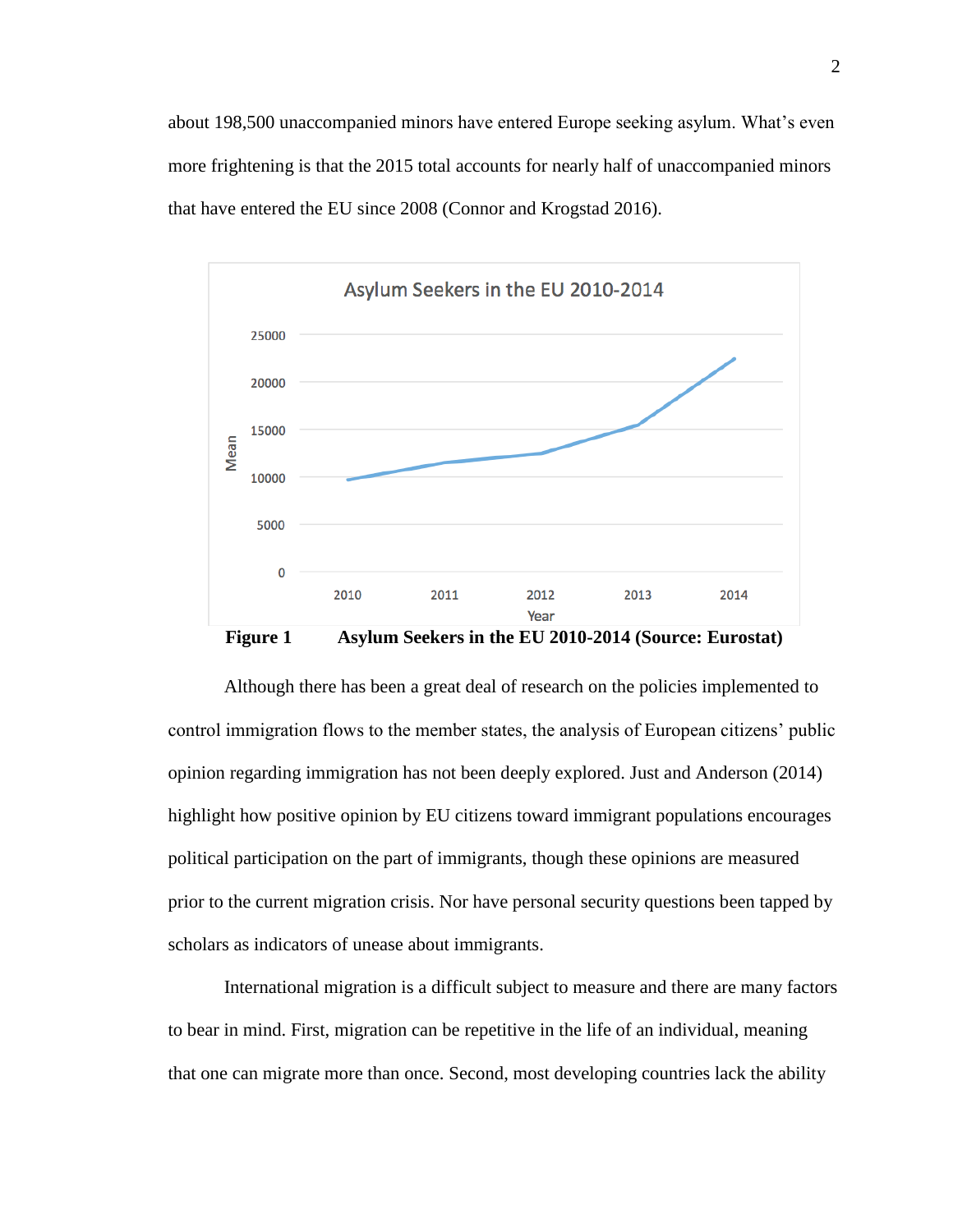to provide statistical measurements for the number of citizens migrating to other countries. Finally, migrants can be categorized differently, for example, some might have a status as a migrant worker, student, refugee, asylum seeker, or even an illegal immigrant. Research is difficult to synthesize because it includes diverse data sets, dependent and independent variables, and theoretical perspectives.

European Union citizens and leaders have debated whether immigration in the EU is a problem or a solution. Many citizens of the EU fear that these immigrants will bring social, political, and economic problems to their home state. The fear of migration felt by EU citizens is based on misinformation. The media portrays migration in a negative manner, which fuels fear in the population. Citizens are under the impression that there is some sort of invasion. The impact of negative news stories about immigrants motivates individuals to contact their elected representatives, requesting them to adopt restrictive policies (Butz and Kehrberg 2016). EU citizens also fear immigration as a threat to society's cultural, religious and national identity. This fear is in part based on concrete examples, such as the competition for low cost housing or the need for quality schools in areas with a highly diverse ethnic mix. In sum, many European citizens express an unspecified feeling of uncertainty and uneasiness about the future, which is associated with migration (Canoy et al. 2006: 31). They also believe that immigrants will take away jobs, lower wages, and degrade national culture (Angelos, 2016). These views have political consequences. Recent parliamentary elections in the EU reveal that right-wing nationalist parties have won a great deal of support, ranging from 4-5% in Germany and Italy to the mid-teens in Sweden and France, and above 20% in Austria, Denmark, and Switzerland (McCarthy 2016).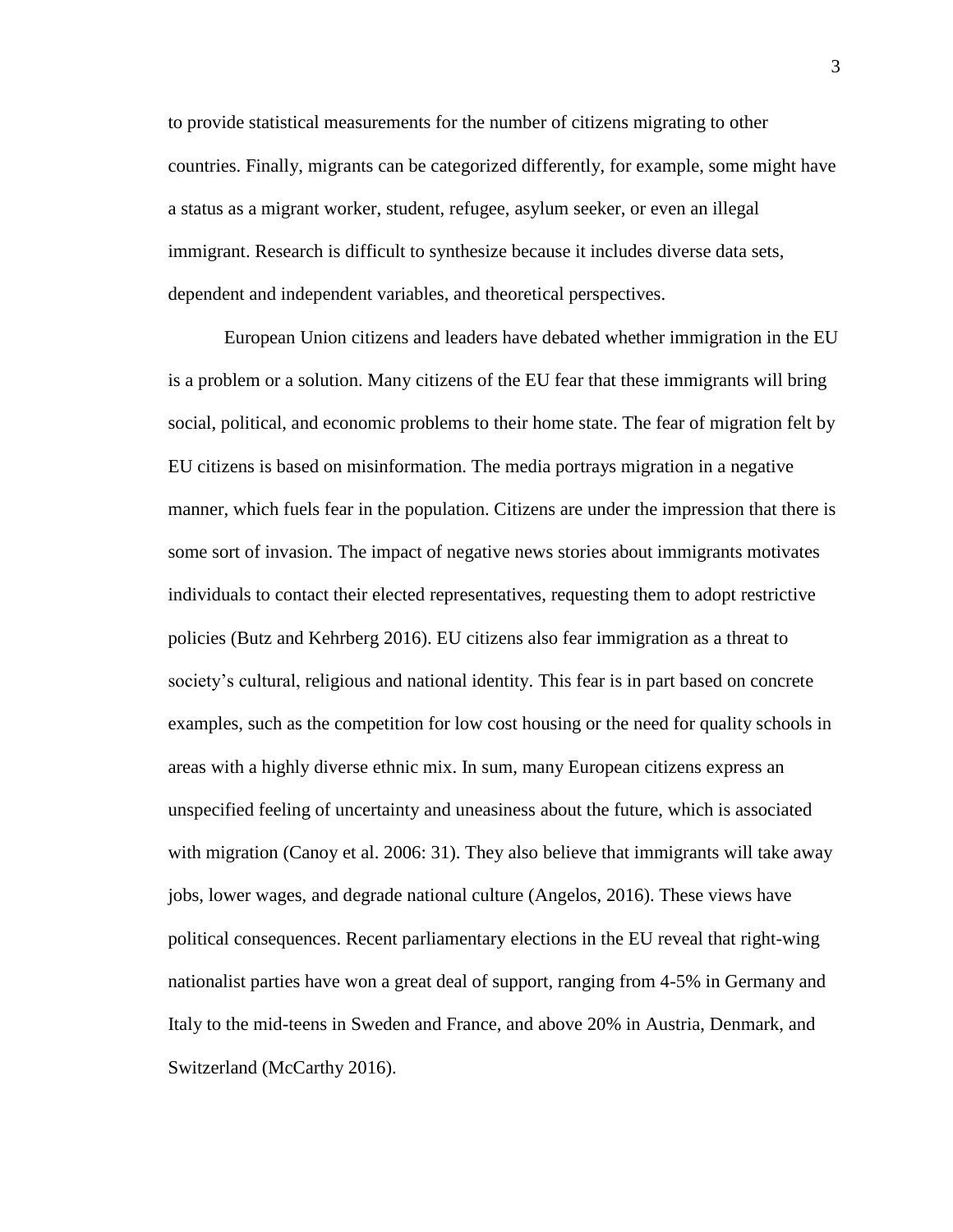Popular feelings of insecurity in which the outside world is perceived as a threat, relates to factors which sometimes have little to do with migration. These factors include the belief of difficulty to provide the degree of required security and the notion that individuals rather than states feel threatened by problems such as terrorism and the spread of infectious diseases. The inability to resolve structural problems in the European economy and Europe's high unemployment is another factor contributing to negative feelings about immigration. Poor functioning of the labor market inhibits integration and leads to social exclusion, which impacts both members of the host country as well as immigrants (Canoy et al. 2006: 4).

However, most citizens do not realize that immigration can also have a beneficial economic effect. Immigrants are more likely to be of working age, which means they are more likely to be paying taxes; this could help relieve the fiscal burden in many member states. And because immigrants are more likely to be younger, they are less likely to have healthcare expenses, long-time care, and the need for education. Within this heated debate I explore a broad question of: What is the impact of migration patterns on perceptions of personal security in the European Union? I am particularly interested in examining migration across time and changes in perceptions of personal security. The perception toward immigration as a threat to personal security has been a major issue for right-wing political parties. With the ongoing migration crisis, right-wing and xenophobic political attitudes have been increasing. Support for right-wing political parties among native populations have also been on the rise (Knabe, Rätzel, and Thomsen 2013: 568). Toward that end, I use the following hypothesis: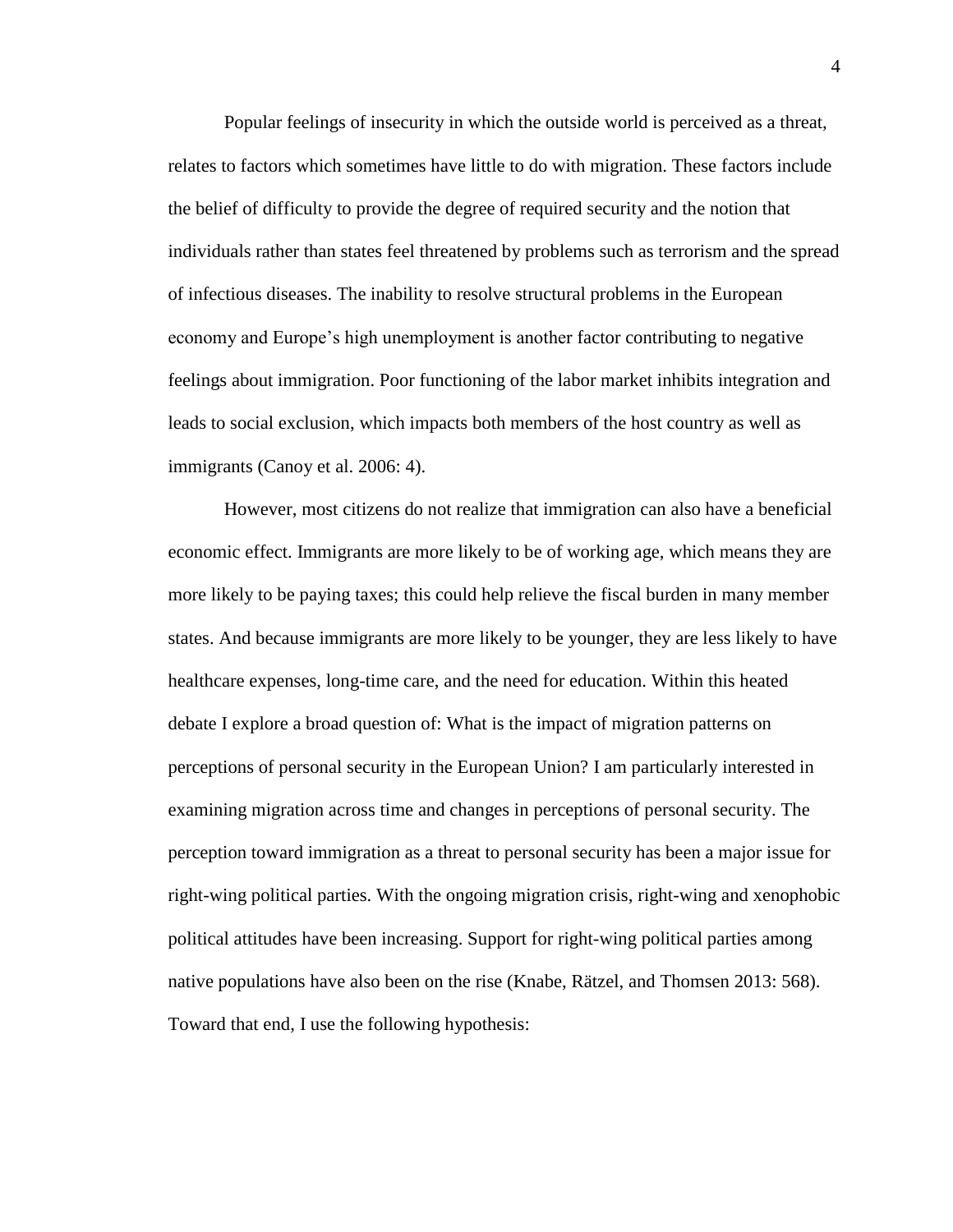**Hypothesis 1:** *As the number of migrants that cross into the European Union countries increase, public opinion on the importance of personal security increases.*

This hypothesis asserts that an increase of individuals from war-torn countries (The Middle East) or from very poor countries (Africa) will create anxiety and fear among EU citizens.

To measure public opinion on the importance of personal security, this study utilizes the Eurobarometer database. To operationalize the influence of migrants, this study relies on the Eurostat database. A multivariate data analysis of 28 member states during the period from 2009 to 2014 shows evidence that, *ceteris paribus,* citizen's concern with personal security increases in countries with high numbers of migrants. This finding suggests that there needs to be more tightened immigration policies in order for citizens to feel safe in their home state.

This paper continues by exploring the broader context of debates about migration, welfare, work, belonging and entitlement, by looking at past literature on the impact of immigration in the EU. Next, I state five sub-hypotheses that are spun off of Hypothesis 1 for testing in the empirical modeling section. I propose two models over the 2012-2015 time period, and then estimate them using multiple regression analysis. I then interpret the results and offer some conclusions.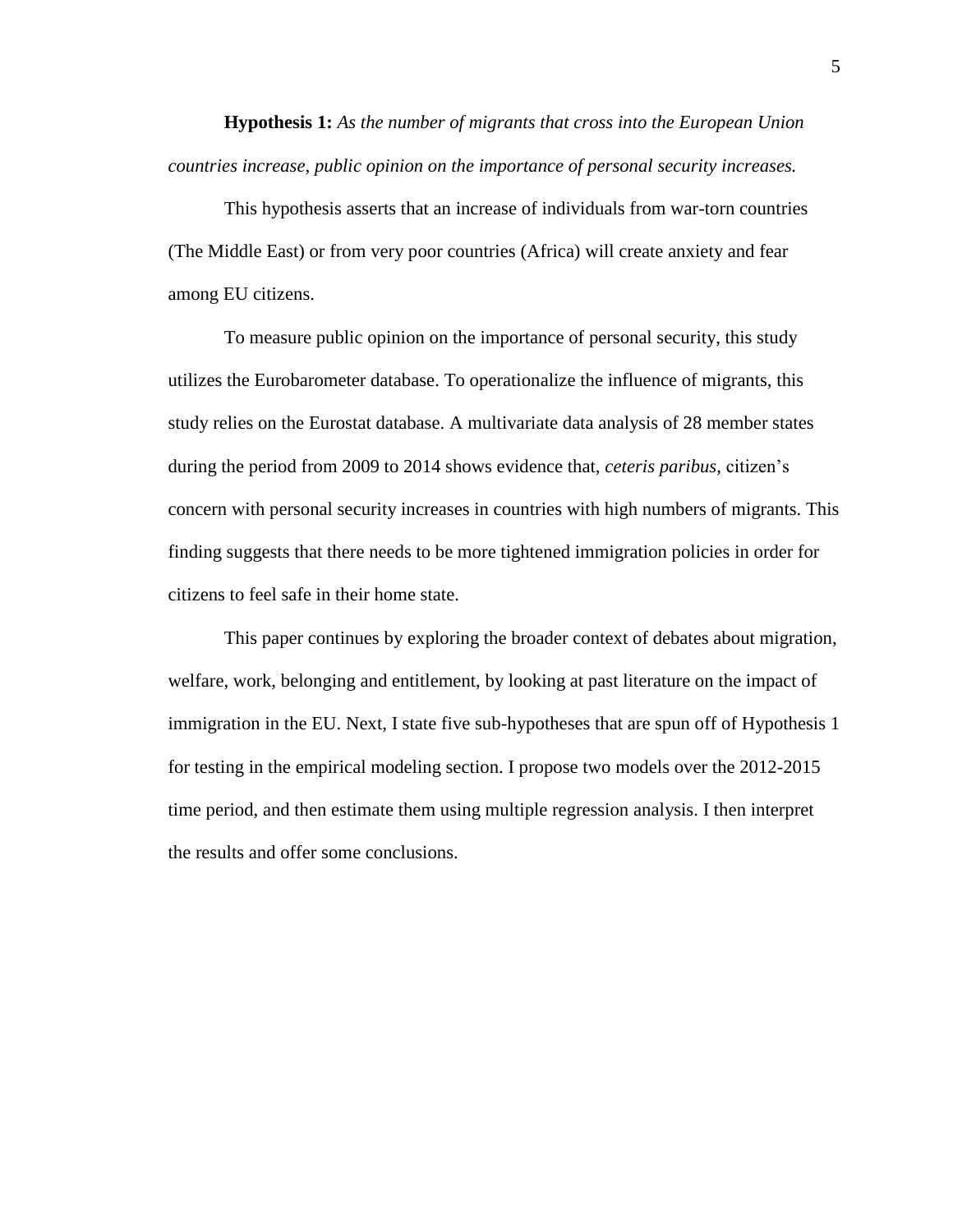#### COMPETING EXPLANATIONS

<span id="page-12-0"></span>The literature analyzing public opinion on immigration and its influence on personal security is small but with the recent increase in immigration to the EU, there has been much more focus on this area of study. A number of works identify individual-level characteristics that are connected with attitudes toward immigrants, while other works focus on the macro-level variables.

On the macro-level, one of the recent issues that has dominated the political debate relates to the impact of immigration on the state's economy. According to Knabe, Rätzel and Thomsen (2013), immigration from developing countries to developed economies can have positive effects for the host country. They predict that the growth of the labor force in developed countries will decline in the next 20 years, and that this will eventually lead to rising elderly dependency ratios. The authors see immigration as a solution to this future problem. They believe that migration could help to mitigate the fiscal cost of a rapidly aging population. Germany is a prime example of a developed economy who is experiencing this problem far worse than any other developed economies (Knabe, Rätzel, and Thomsen 2013: 567).

Geddes (2008: 146) emphasizes that labor migration has been, is and will continue to be an important structural feature of European economies and that it will also continue to generate wealth. But more recently, the welcoming of new labor migrants from outside the EU has been connected "to the perceived need for new workers to offset some aspects of demographic change and to close specific labor market gaps (Geddes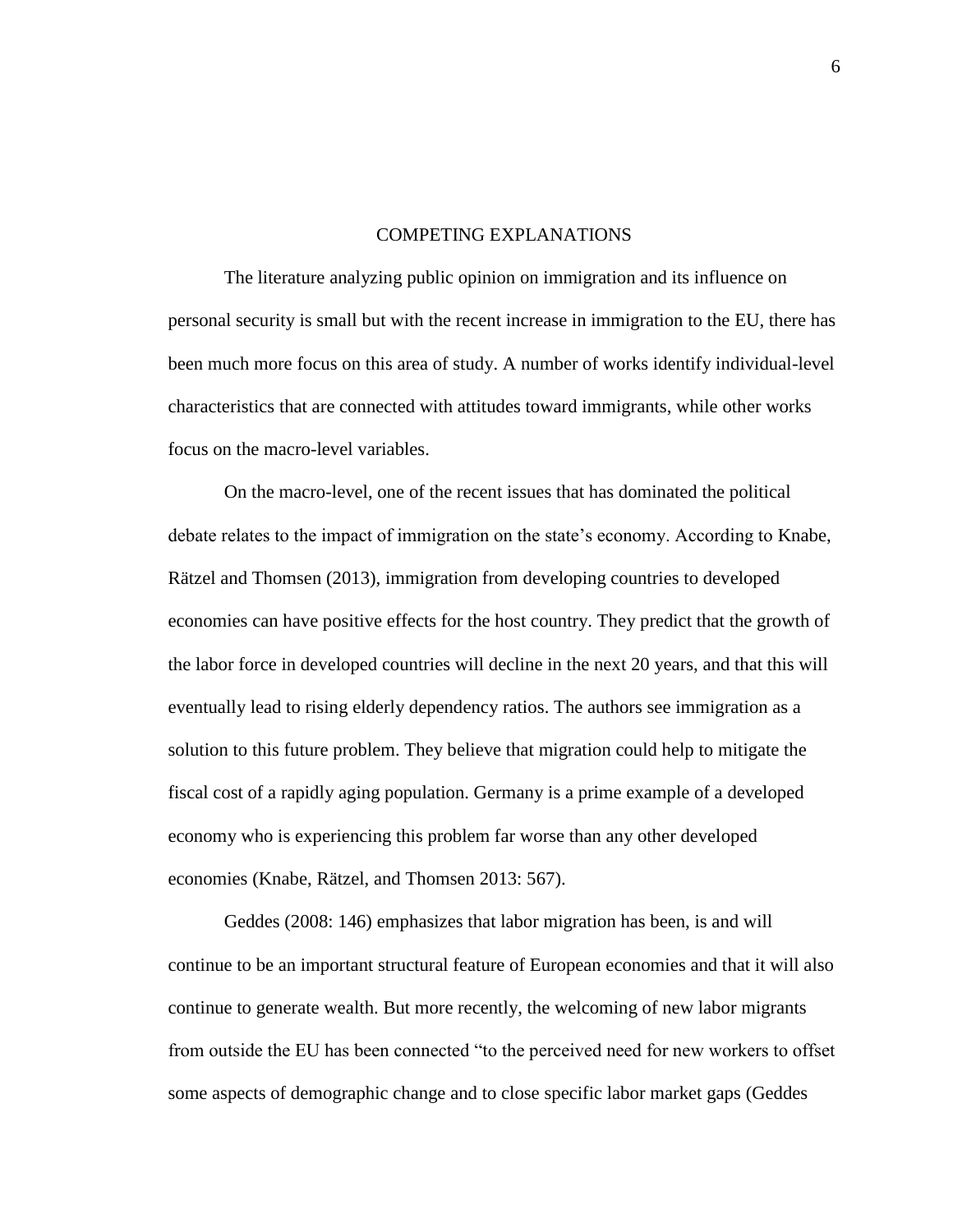2008: 146)." The effects of migration focuses on certain economic activity and its results in uneven distribution within member states. So, while there are overall benefits in terms of gross national product, there are those who do not benefit and are forced to compete with migrants in search for employment (Geddes 2008: 146).

Despite the potential benefits immigration can bring to developed economies, public opinion on immigration has declined in the face of high unemployment and strained welfare systems in many European countries. Native populations are concerned that "immigrants take out more from the economy than they put in (Preston 2014: 569)." Furthermore, Boubtane, Coulibaly, and Rault find no evidence of migration causing higher average rates of unemployment, but rather find evidence that host country unemployment has a negative impact on immigration (2013: 401).

The economic theory plays a large role in understanding how immigration affects host countries. One dimension that has not been explored much until recently is the implications of immigration in terms of criminality. This dimension is one of the most important in evaluating personal security. According to Nunziata 2015, economic theory explains the relationship between immigration and criminality, it says "…the association between immigration and criminality may originate from the differences in the opportunity cost of committing a crime, as it is experienced by migrants and natives (Nunziata 2015: 698)." Living in a host country, immigrants do not have the same economic opportunities as the natives, leaving them to engage in criminal activities. In addition, immigration may increase the labor supply in certain skill groups, reducing wages and employment opportunities and increasing the propensity for those with such skills to commit crimes.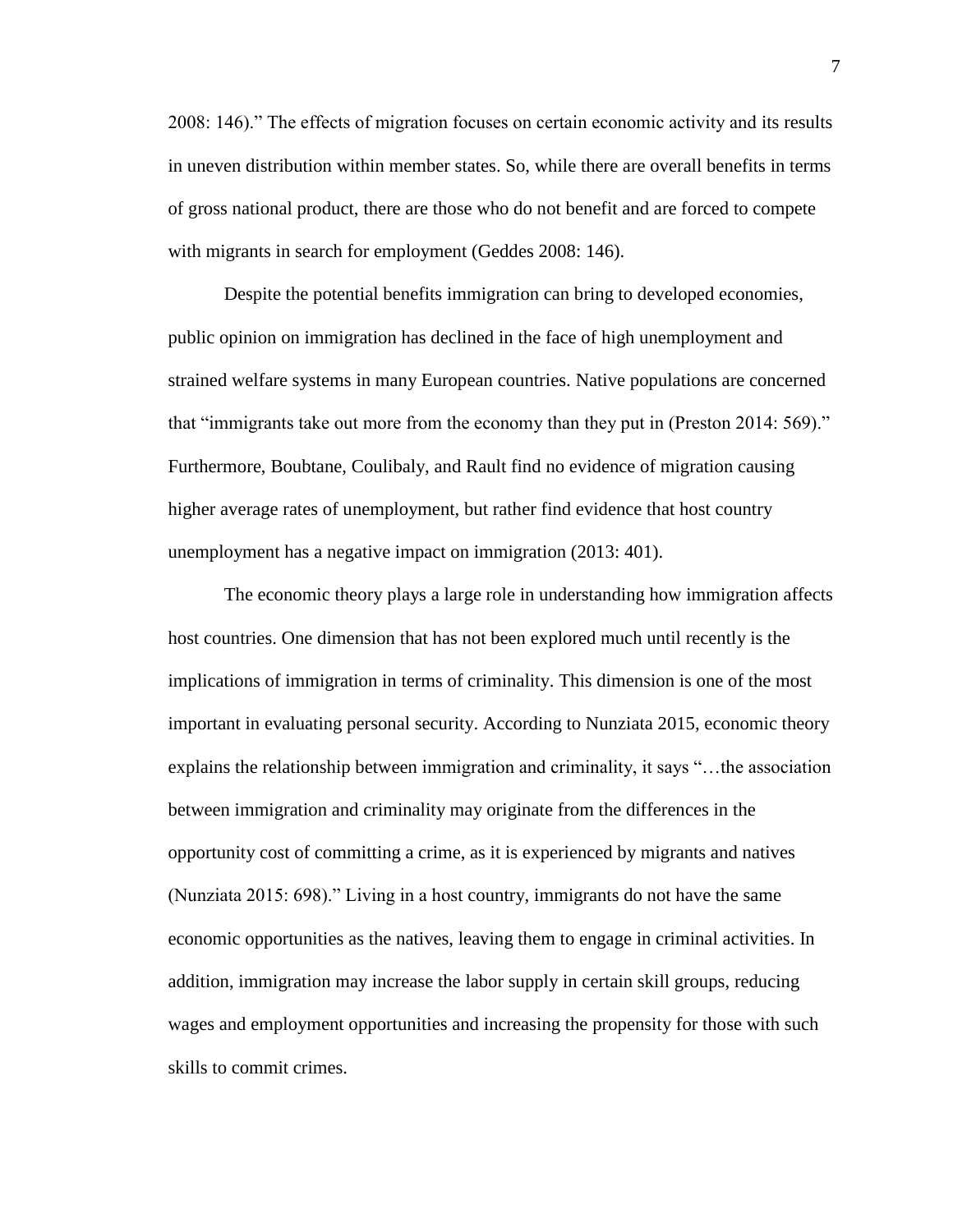With the current immigration crisis, immigration has been linked to increased criminality and gang formation, resulting in a negative perception that immigration is a threat to personal security. More recently, a number of studies have reported a causal link between immigration and gang formation. Decker, van Gemert, and Pyrooz find that in Europe the impact of migration on gangs reflects a complex mix of factors that also includes cultural and media influences. They argue that to understand gangs in Europe, it is necessary to understand how gangs form as well as the changes that trigger for gangs to form. The authors identify that gangs are originally formed spontaneously, and then integrated through conflict. Based on this statement, the relationship between group conflict, fear, and threat are abundant in cities that are full of new ethnic groups, especially in communities with low incomes (Decker, van Gemert, and Pyrooz 2009: 399).

In addition to criminality, immigration is linked to terrorism. After the recent terrorist attacks in Paris and Brussels, immigrants and asylum seekers have become labeled as the enemy. According to Williams, Koch, and Smith terrorism profoundly affects individuals and governments. "At the individual level, research indicates that terrorism has a dampening psychological effect [and that it] negatively affects an individual's assessment of life satisfaction (Williams, Koch, and Smith 2013: 345)." At the government level, "terrorism may lead to counter-productive outcomes for the terrorist (Williams, Koch, and Smith 2013: 345)." For example, in the face of a terrorist incident, coalitions with little or no ideological preference are more likely to form, like right-wing anti-immigrant groups.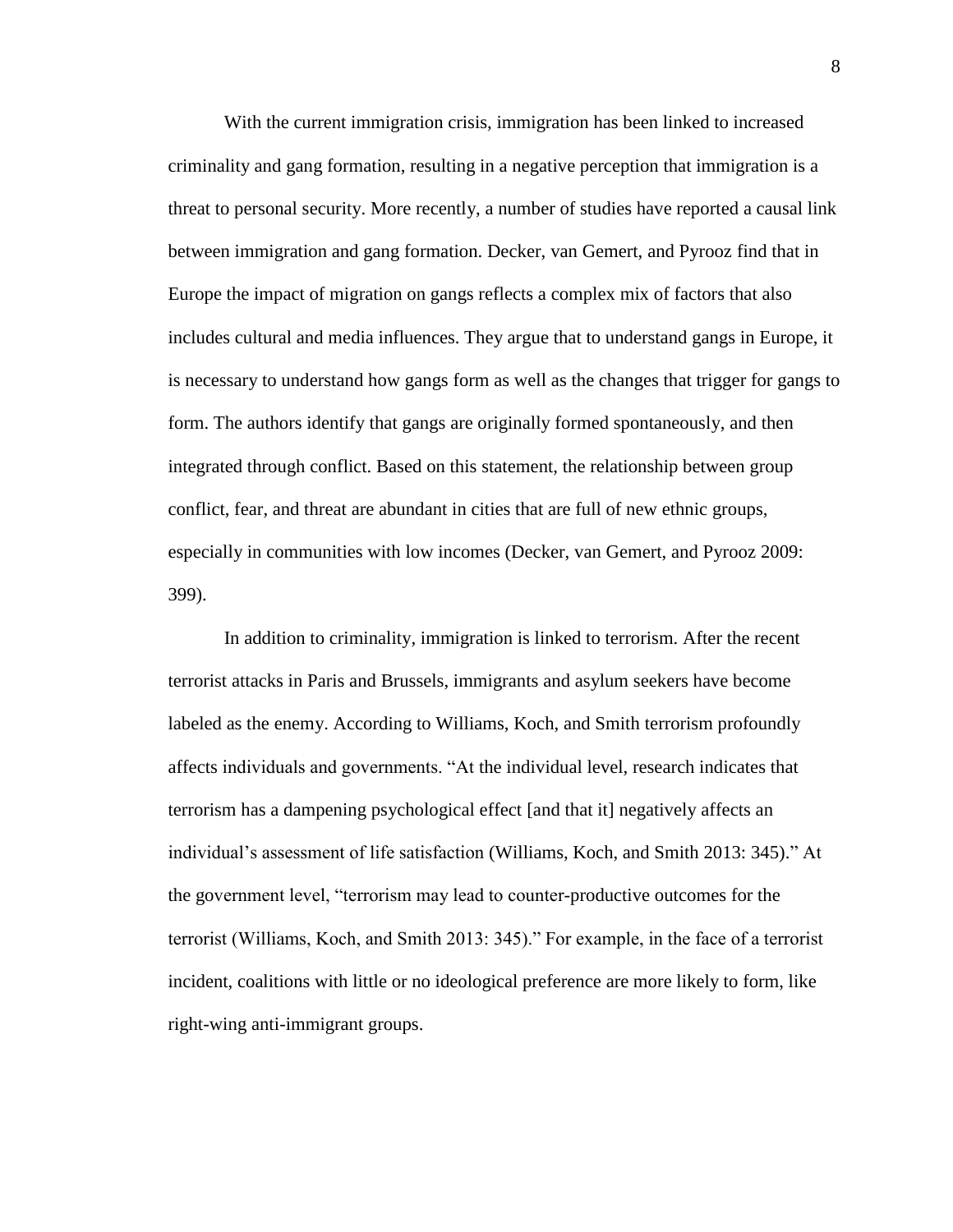Choi and Salehyan provide us with three reasons why hosting more refugees provokes terrorist incidents:

First, the conflict from which the refugees fled may spill across borders as militants attack refugee encampments in order to punish or intimidate their political rivals. Second, insurgent groups and terrorist organizations may recruit from within the refugee camps. Previous studies have shown that poor young males with few economic opportunities are most likely to join violent factions. Low opportunity costs for joining along with finding a sense of purpose may incline people to leave the camps and enlist in an armed group. Third, the presence of refugees and foreigners in general may prompt right-wing antiimmigrant groups to attack people who are ethnically and culturally different (Choi and Salehyan 2013: 57).

The authors propose a fourth factor, humanitarian aid. They argue that the presence of aid resources, such as food, medical supplies, and vehicles during refugee crisis allows violent groups to prowl and steal the supplies. In addition, relief workers are targets and are often kidnapped or held for ransom (Choi and Salehyan 2013: 57).

With the increase in immigration and integration problems, right-wing populist groups have become more favorable. Schneider (1985:16) sketches a politico-economic system which shows how economic conditions influence the citizens' evaluation of government performance: the worse (better) the economic conditions are, the less (more) satisfied the citizens are with the government. The rising popularity of right-wing populist and far-right parties is most recently seen in the Austrian presidential election. According to a report in *The New York Times*, Norbert Hofer of the nationalist and antiimmigration Freedom Party lost the country's presidential election by the slimmest of margins (49.7 percent of the vote). His campaign focused on strengthening Austria's borders and its military, limiting benefits for immigrants and favoring Austrians in the job market. Even though Mr. Hofer lost, it was the first time the Freedom Party, which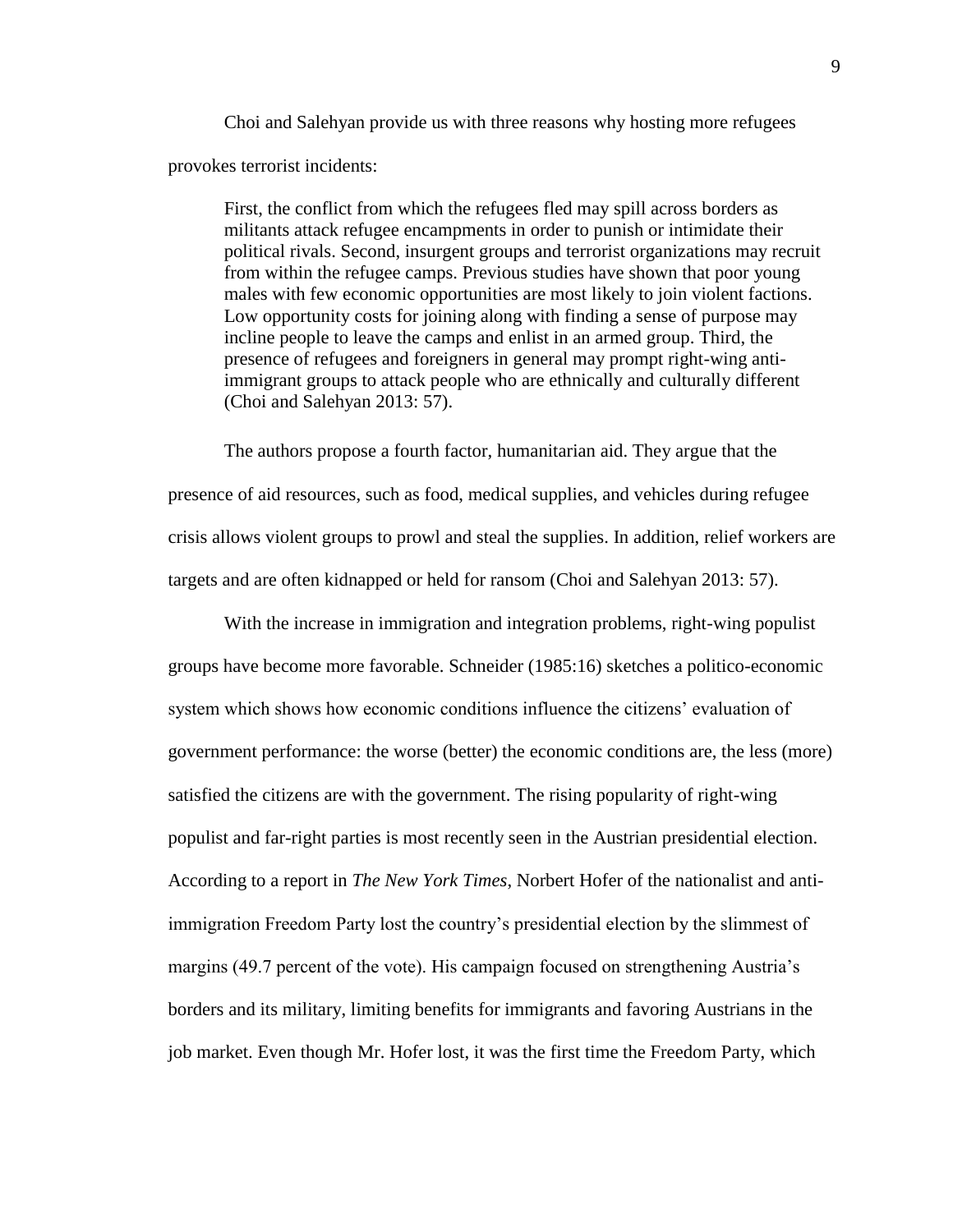was founded in the 1950's by former Nazis and Teutonic nationalists, came close to receiving 50 percent of the popular vote (Aisch, Pearce, and Rousseau 2016).

Negative consequences of failed integration has also played a major role in the rise of right-wing parties. According to Ivarsflaten (2008), integration of new minorities into the labor market is failing. She states that "this failure is seen in that unemployment among immigrants is significantly higher than that of long-term citizens across most of Western Europe (Ivarsflaten 2008: 8)." She also states that most member states "were unprepared for the culture conflict that evolved between some in the new Muslim minority and the majority population. Attempts to facilitate or force integration have been controversial, such as the French legislation to ban the wearing of religious symbols in schools (Ivarsflaten 2008: 8)." According to d'Appollonia and Reich, "anti-immigrant propaganda, which conflates 'terrorists' with 'foreigners' has been fueled by all the consequences of failed integration. These consequences include unemployment and '*insecurite'* (a French word signifying the combination of vandalism, delinquency, and hate crimes arising from immigrant enclaves) (d'Appollonia and Reich 2008: 227)." Recent research shows that there has been more growth in xenophobic attitudes and incidents. It is reported that Islamic communities have become the target of growing hostility: "a greater sense of fear among the general population has exacerbated already existing prejudices and fueled acts of aggression and harassment in many European member states (d'Appollonia and Reich 2008: 227)."

Further undermining personal security is the evidence that among the top ten countries in the world that provide foreign fighters to ISIS as a percentage of their domestic Islamic populations, seven of them are in Europe (Benmelech and Klor 2016,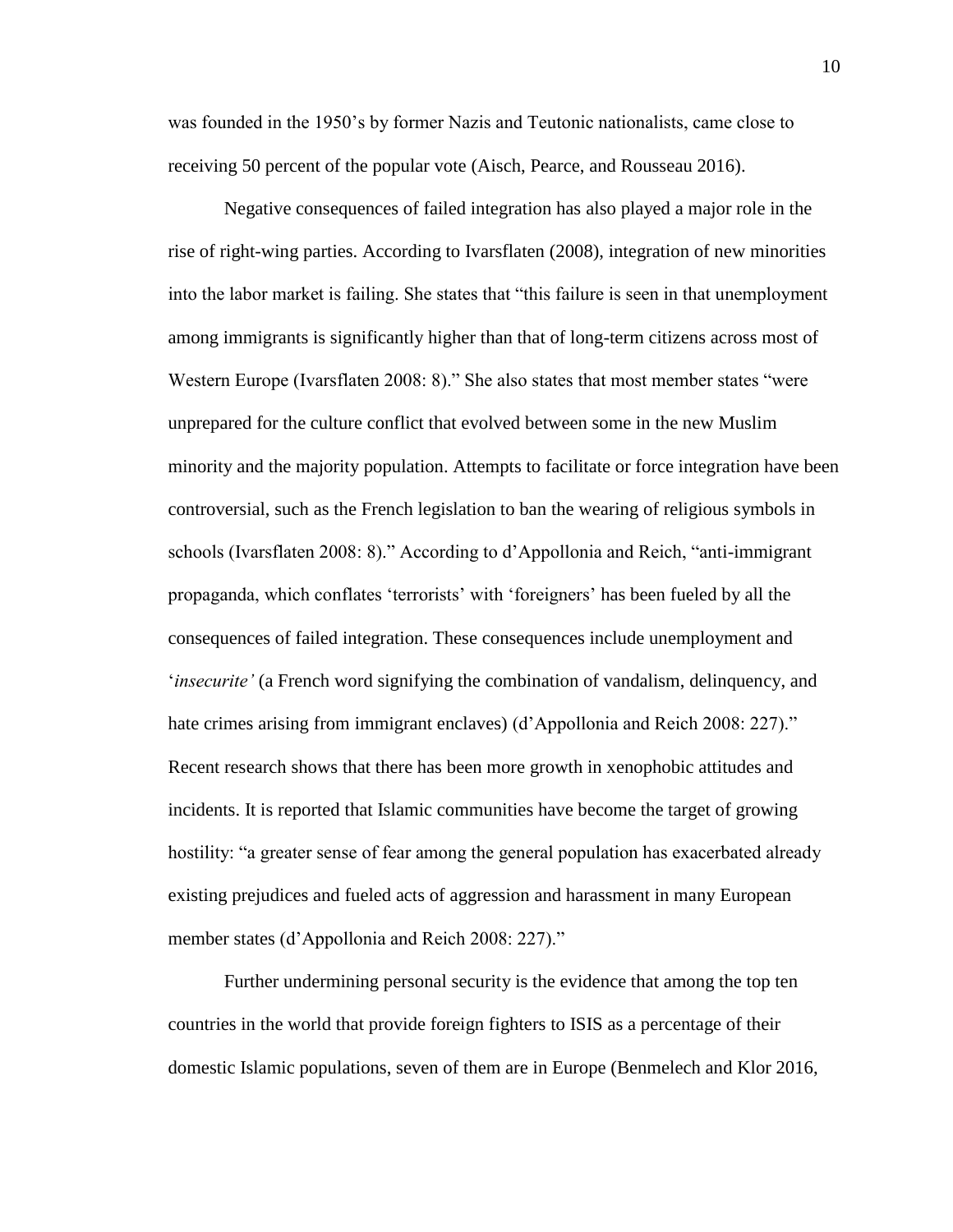Table 5). Additionally, Bustikova's analysis demonstrates that the rise of electoral success of right-wing parties in Europe greatly derives from capitalizing on citizen fears that accommodating minorities (and immigrants) will leave their concerns and issues behind in importance (Bustikova 2014). Right-wing politicians can exploit these perceptions, fanning the flames of personal insecurity.

The redefinition of immigration as a security question is embedded in a wider political process in which immigrants and asylum seekers are portrayed as people who generate a challenge to national identity, the provision on welfare benefits, and personal security. To summarize, existing research suggests a host of individual-level and macrolevel factors that are associated with attitudes toward immigrants and personal security. I anticipate that more individuals will find personal security to be more important as more migrants enter EU member states. I include control variables in this analysis to make my test of the effects of immigration on opinions as unambiguous as possible. Following the logic, I use four databases; Eurostat, Frontex, Eurobarometer, and the Global Terrorism Database (GTD) to develop five sub-hypotheses:

**Sub-hypothesis 1:** *The higher the number of immigrants entering the member state, the lower the citizen's perception of personal security is in the member state.*

**Sub-hypothesis 2:** *The higher the unemployment rate is in the member state, the lower the citizen's perception of personal security in the member state.*

**Sub-hypothesis 3:** *The higher the popularity of the government in the member state, the higher the citizen's perception of personal security in the member state.*

**Sub-hypothesis 4:** *The higher the crime rate in the member state, the lower the citizen's perception of personal security in the member state.*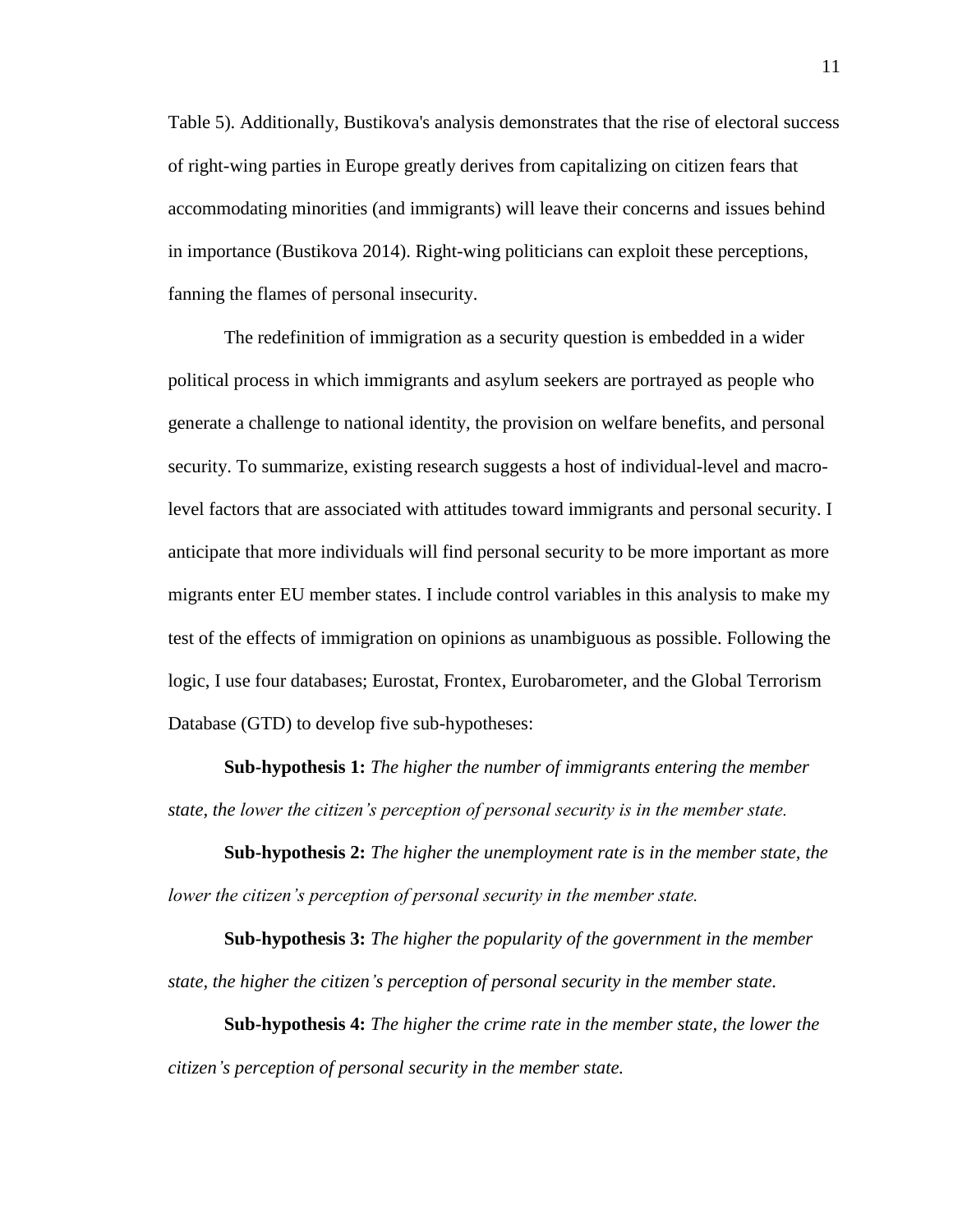**Sub-hypothesis 5:** *The higher the number of terrorist attempts in the member state, the lower the citizen's perception of personal security in the member state.*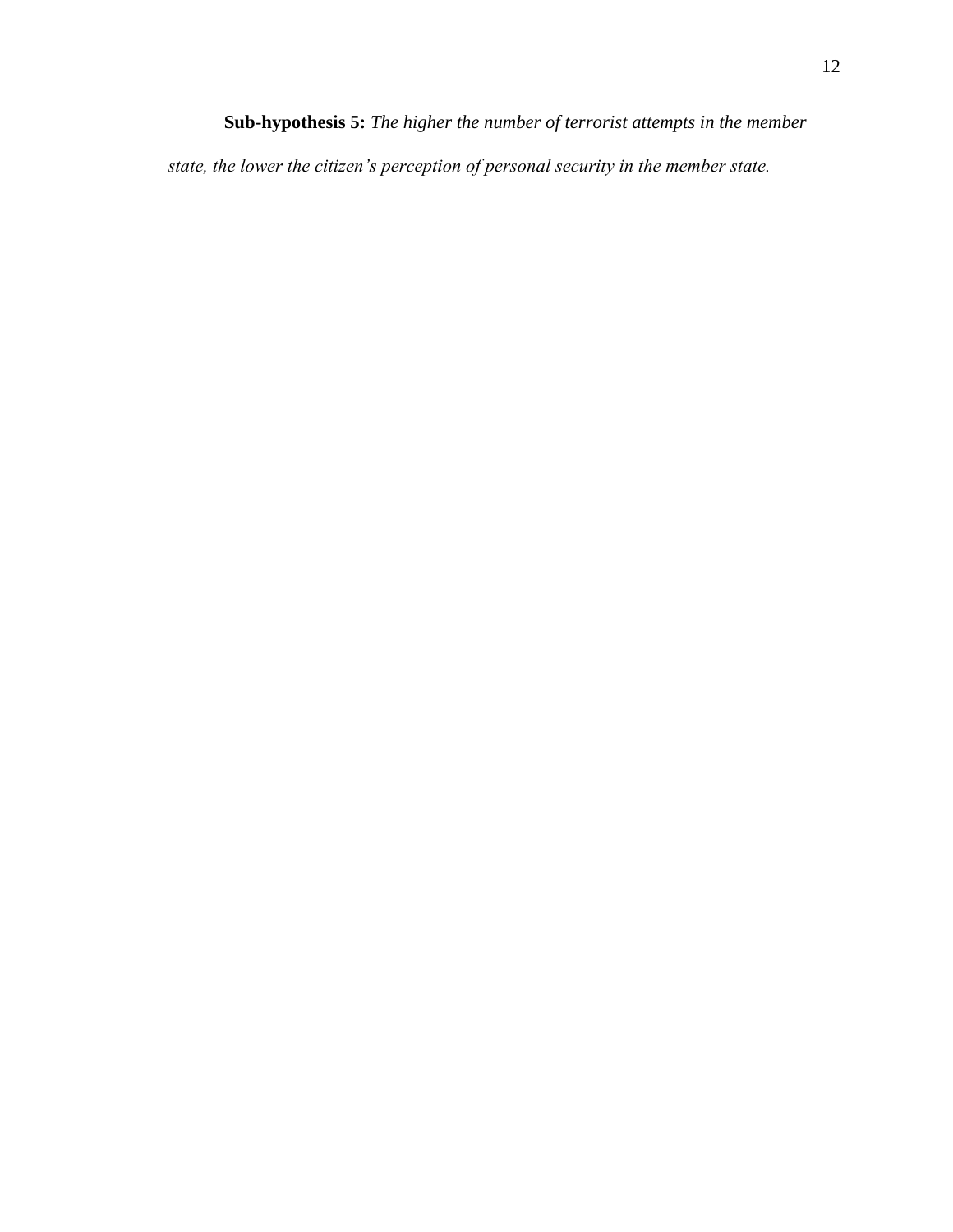#### EMPRICAL SPECIFICATION AND DATA

<span id="page-19-0"></span>I test the sub-hypotheses that I have laid out above using two multivariate models that seek to explain variation in personal security across EU countries. The two conceptual models are below:

**Model 1:** Personal Security 2012 = f (Asylum 2010, Unemployment 2012, Democracy 2012, Intentional Homicide 2010, Terrorist Attempts 2009-2014)

**Model 2:** Personal Security 2015 = f (Asylum 2012, Unemployment 2014, Democracy 2012, Intentional Homicide 2012, Terrorist Attempts 2009-2014)

The Eurobarometer survey serves as my main data source for measuring

European attitudes towards the importance of personal security. Personal security serves as my dependent variable. Specific personal security questions in the 2012 and 2015 Special Eurobarometer surveys (number 380 and number 432, respectively) permit analyses of European opinion, as well as a rough assessment of trends in responses over time. My operational definition for personal security is a personal belief that the city, town or village the respondent lives in is a secure place. I measure attitudes toward personal security by responses to the following question:

*"To what extent do you agree or disagree with each of the following statements about public security? Your city\ town\ village is a secure place to live in."*

This question allows the respondents to have a position on how secure their city/town/village is to live in. Respondents indicating that they "totally agree" believe their city/town/village is a secure place to live in, while those choosing "totally disagree" believe their city/town/village is a dangerous place to live in.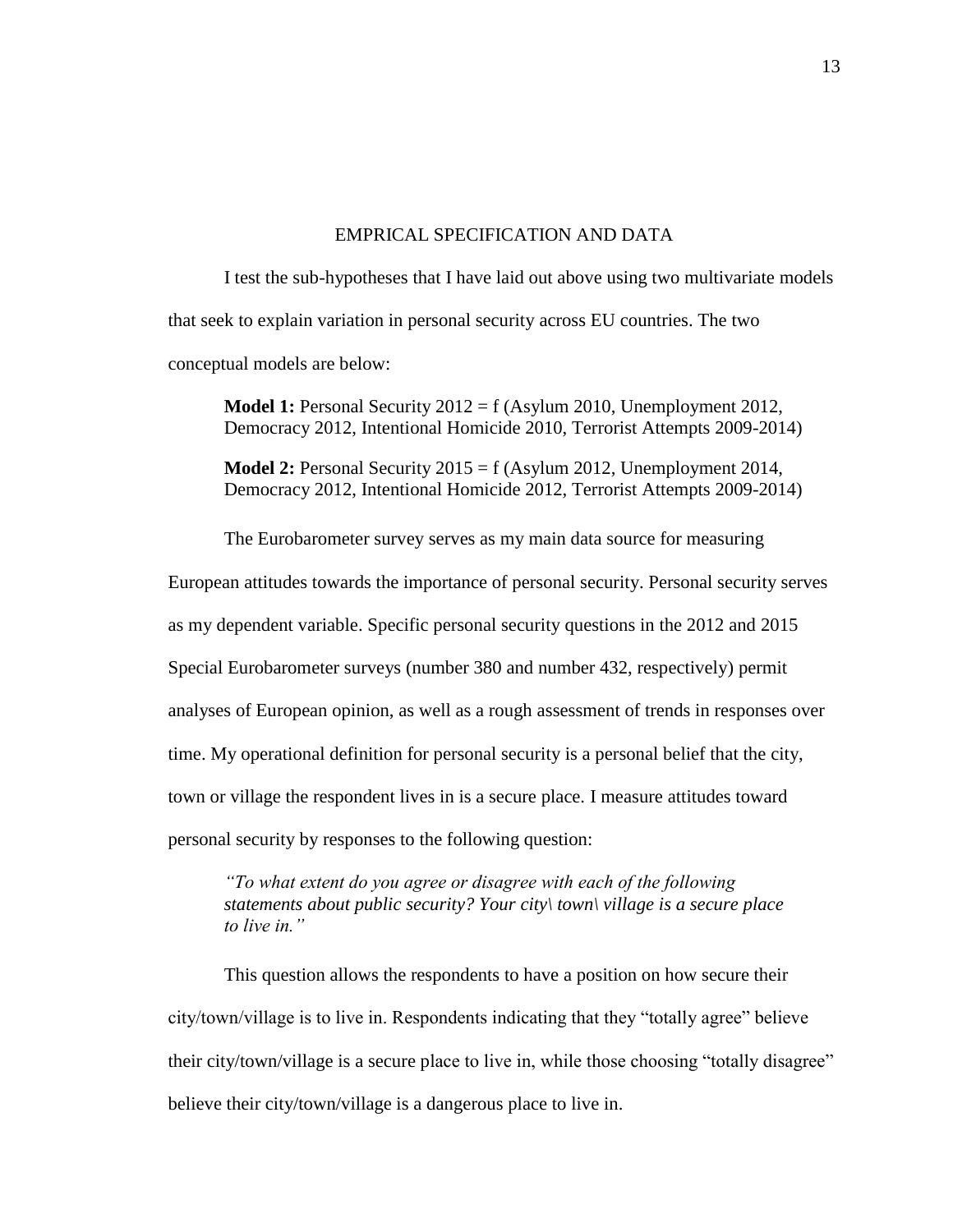

<span id="page-20-0"></span>**Figure 2 Personal Security in Major Immigrant-Receiving Countries: Percent "Totally Agree" and "Agree" (Source: Eurostat)**

Figure 2 shows general trends in perceptions of personal security in Italy, France, Germany, and the United Kingdom, four major immigrant destinations. Decreases in personal security scores indicate increased feelings of insecurity, so France, Germany and Italy have increased insecurity. Only the United Kingdom has greater feelings of security. This might be due to more restrictive immigration policies in the UK, for example having to show a passport in order to enter the country. Relatively, Italy's overall low levels of personal security could be attributable to its geographic vulnerability. It receives the most immigrants from North Africa along the Mediterranean Sea coast.

Turning to operational definitions of my independent variables, my main operational definition for the number of new immigrants per year comes from the Eurostat database. They define asylum as a form of international protection given by a state on its territory. It is granted to a person who is unable to seek protection in his / her country of citizenship and / or residence, in particular for fear of being persecuted for reasons of race, religion, nationality, membership of a particular social group, or political opinion. My supplemental operational definition comes from the 11/2014, 05/2015, and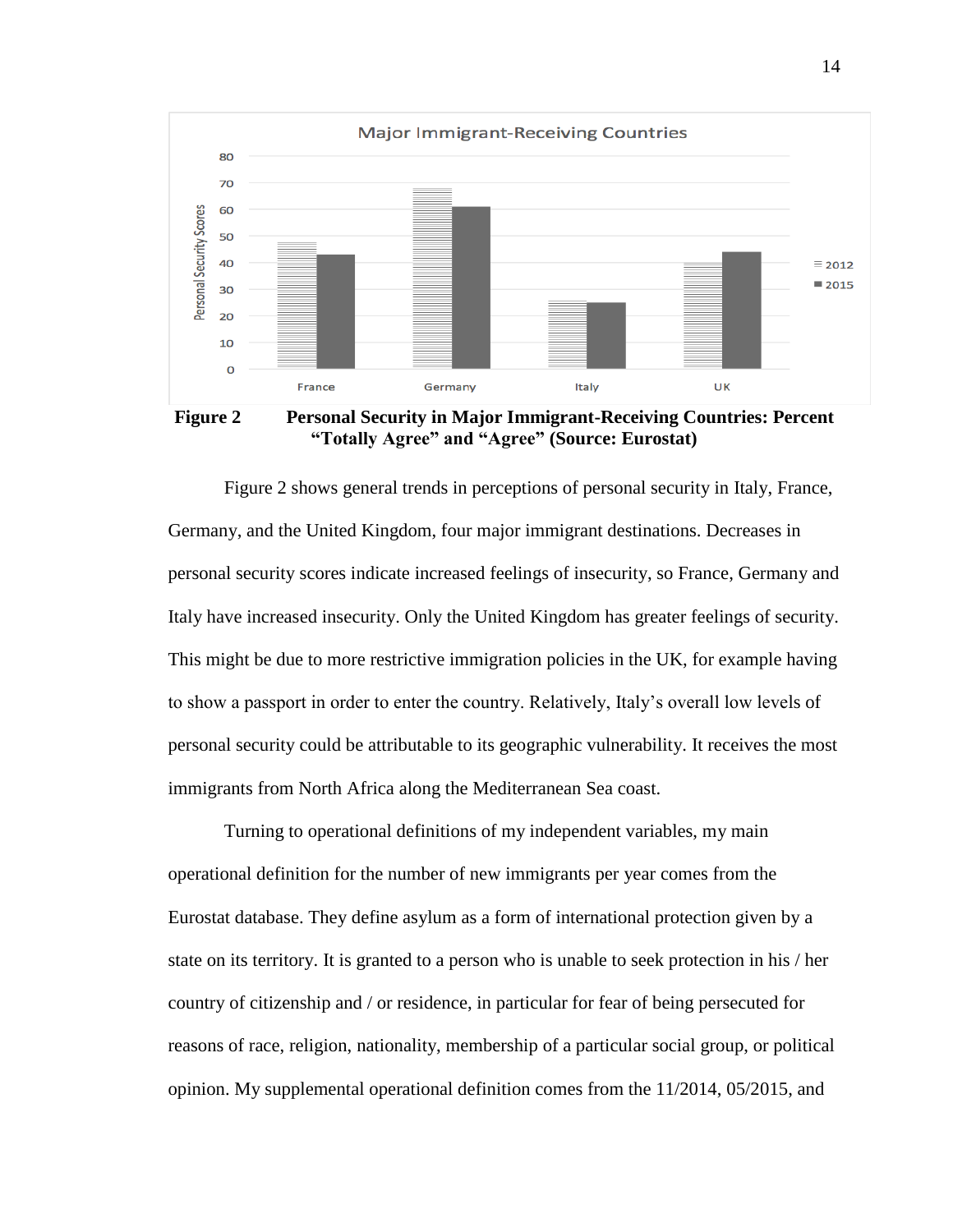11/2015 Eurobarometers. I measure attitudes toward immigrants from outside the EU by responses to the following question:

*"Please tell me whether each of the following statements evokes a positive or negative feeling for you: Immigration of People from outside the EU*."

This question prompts respondents to take a position on their feelings toward immigration of people from outside the EU. Respondents indicating that immigration from outside the EU is "very positive" are pro-immigrants, while those selecting "very negative" are considered anti-immigrant.



<span id="page-21-0"></span>**Eurostat)**

Figure 3 illustrates the heightened negativity of immigrants outside the EU. The mean negative score jumps up eight points over the period of November 2014 to November 2015, while the mean positive remains flat and consistent. This means that EU citizens are feeling more and more negatively toward immigrants from outside the EU. This could further drive up scores on insecurity.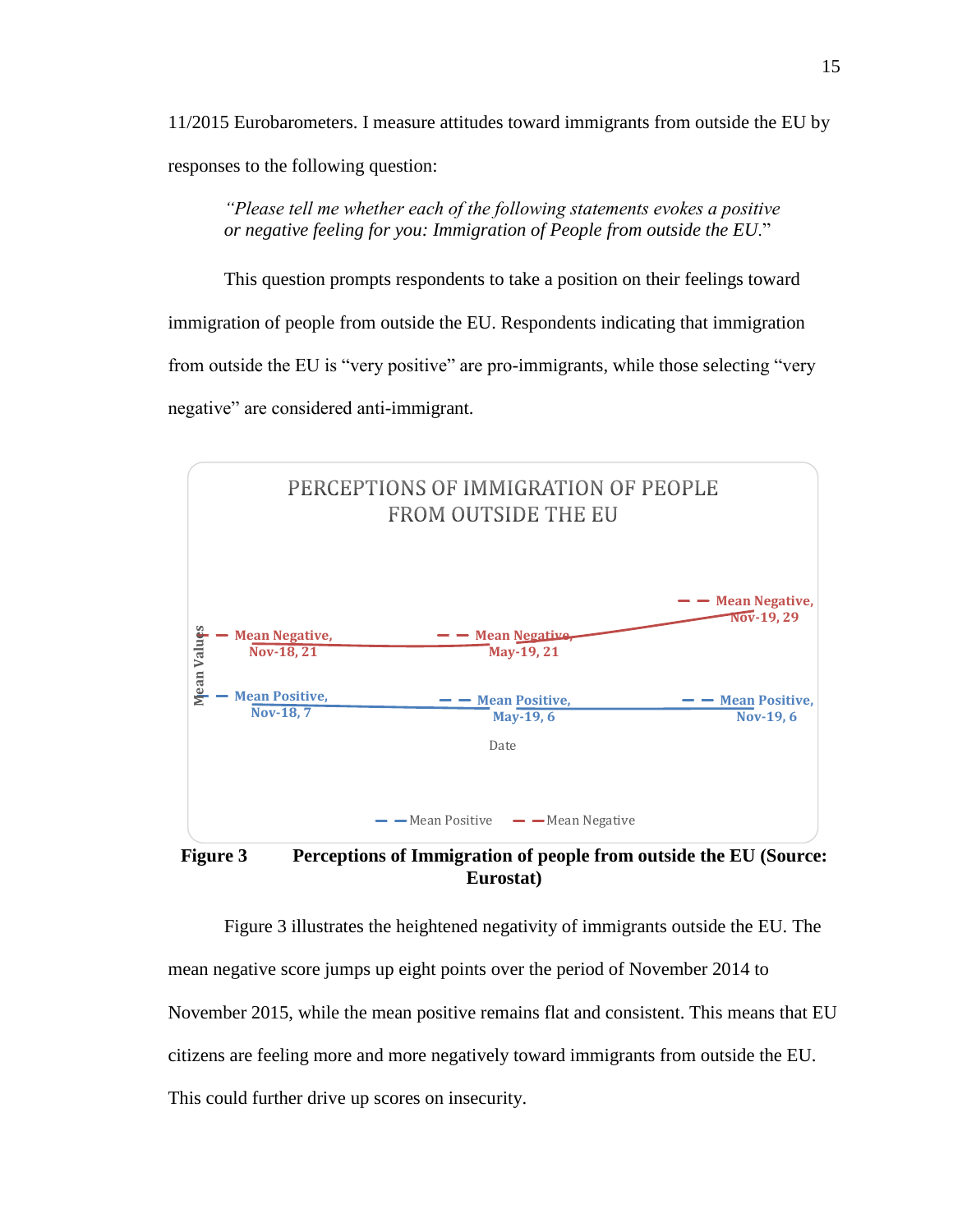My main operational definition for the unemployment rate comes from the 2010 to 2014 Eurostat database. They define unemployment rate "as a percentage of unemployed persons of the labor force based on International Labor Office (ILO) definition. The labor force is the total number of people employed and unemployed. Unemployed persons comprise persons aged 15 to 74 who are without work during the reference week, are available to start work within the next two weeks, and have been actively seeking work in the past four weeks or had already found a job to start within the next three months."

My main operational definition for popularity of the government comes from the 11/2012 to 05/2015 Eurobarometer database. I chose popularity of the government to be my independent variable as opposed to a dependent variable because governments that are perceived by citizens to have stable, transparent and functioning democratic institutions will be more responsive to personal security concerns on the part of the citizenry than those governments that do not have stable and functioning democratic institutions. I measure attitudes toward the popularity of the government by responses to the following question:

#### *"On the whole, are you very satisfied, fairly satisfied, not very satisfied or not at all satisfied with the way democracy works in (your country)?"*

This question prompts respondents to take a position on their feelings toward the way democracy works in their county. Respondents indicating that they are "very satisfied" with the way democracy works in their country, are pleased with the performance of their government officials. Respondents selecting "not at all satisfied" are completely dissatisfied with the government's performance.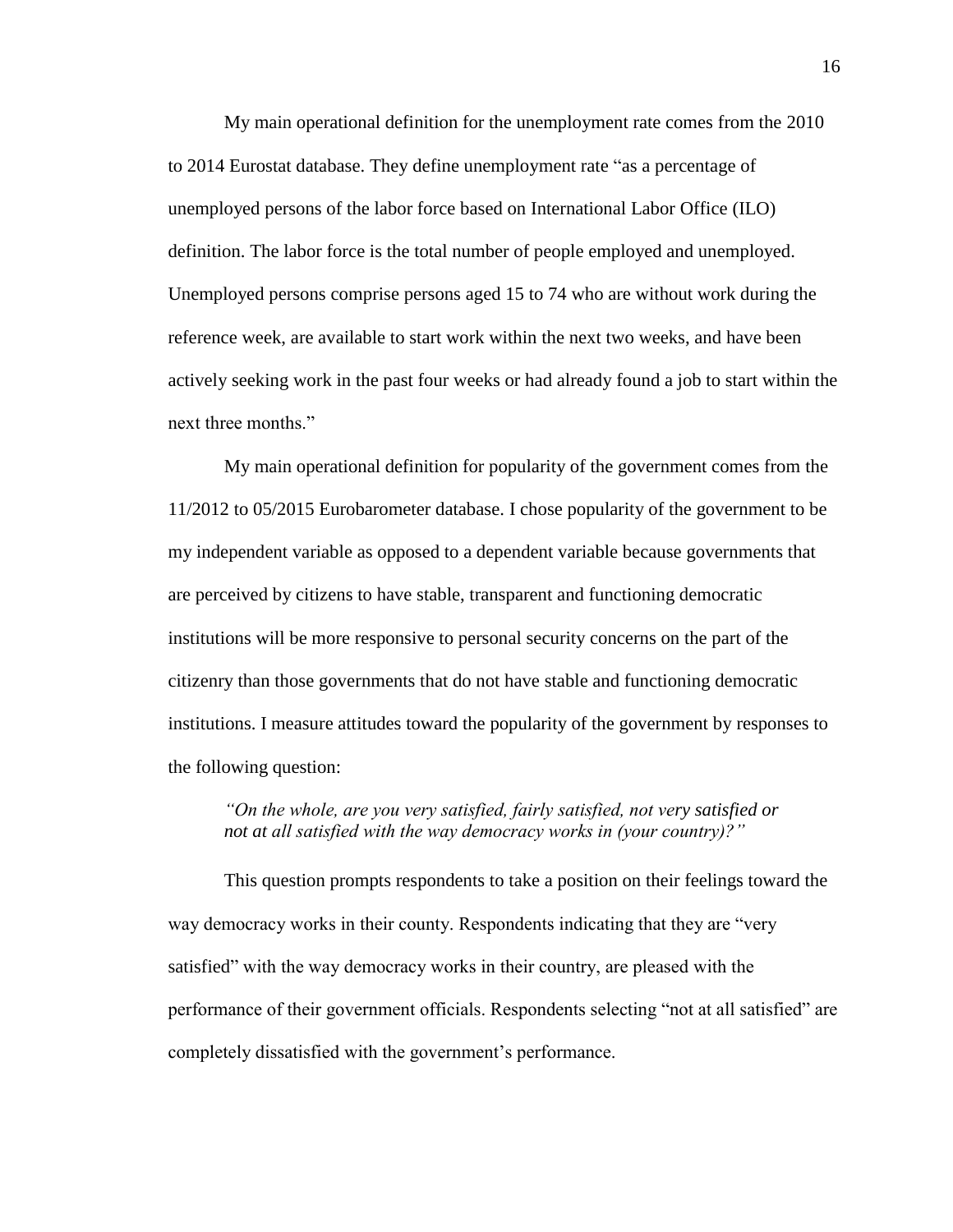My main operational definition for crime rate comes from the Eurostat database which includes categories such as intentional homicide, assault, sexual violence, rape, sexual assault, and theft. Eurostat defines intentional homicide as "an unlawful death purposefully inflicted on a person by another person. Data on intentional homicide also includes serious assault leading to death and death as a result of a terrorist attack. It excludes attempted homicide, manslaughter, death due to legal intervention, justifiable homicide in self-defense and death due to armed conflict" (Eurostat 2015).

Assault is defined as a "physical attack against the body of another person resulting in serious bodily injury, it excludes indecent/sexual assault threats and slapping/punching. 'Assault' leading to death should is also excluded." (Eurostat 2015)

Sexual violence includes both rape and sexual assault. Rape is defined as a

sexual intercourse without valid consent. Offences of statutory rape where the victim is below the age of consent are classified separately as sexual offences against children. Sexual violence rape includes an unwanted sexual act, an attempt to obtain a sexual act, or contact or communication with unwanted sexual attention not amounting to rape. It also includes sexual assault with or without physical contact including drug-facilitated sexual assault, sexual assault committed against a marital partner against her/his will, sexual assault against a helpless person, unwanted groping or fondling, harassment and the threat of a sexual nature (Eurostat 2015).

Theft is defined as a "depriving a person or organization of property without force with the intent to keep it. "Theft" excludes Burglary, housebreaking, Robbery, and Theft of a Motor Vehicle, which are recorded separately" (Eurostat 2015).

My main operational definition for terrorist attempts comes from the Global

Terrorism Database (GTD). The GTD defines a terrorist attack as "the threatened or

actual use of illegal force and violence by a non-state actor to attain a political, economic,

religious, or social goal through fear, coercion, or intimidation. In order to consider an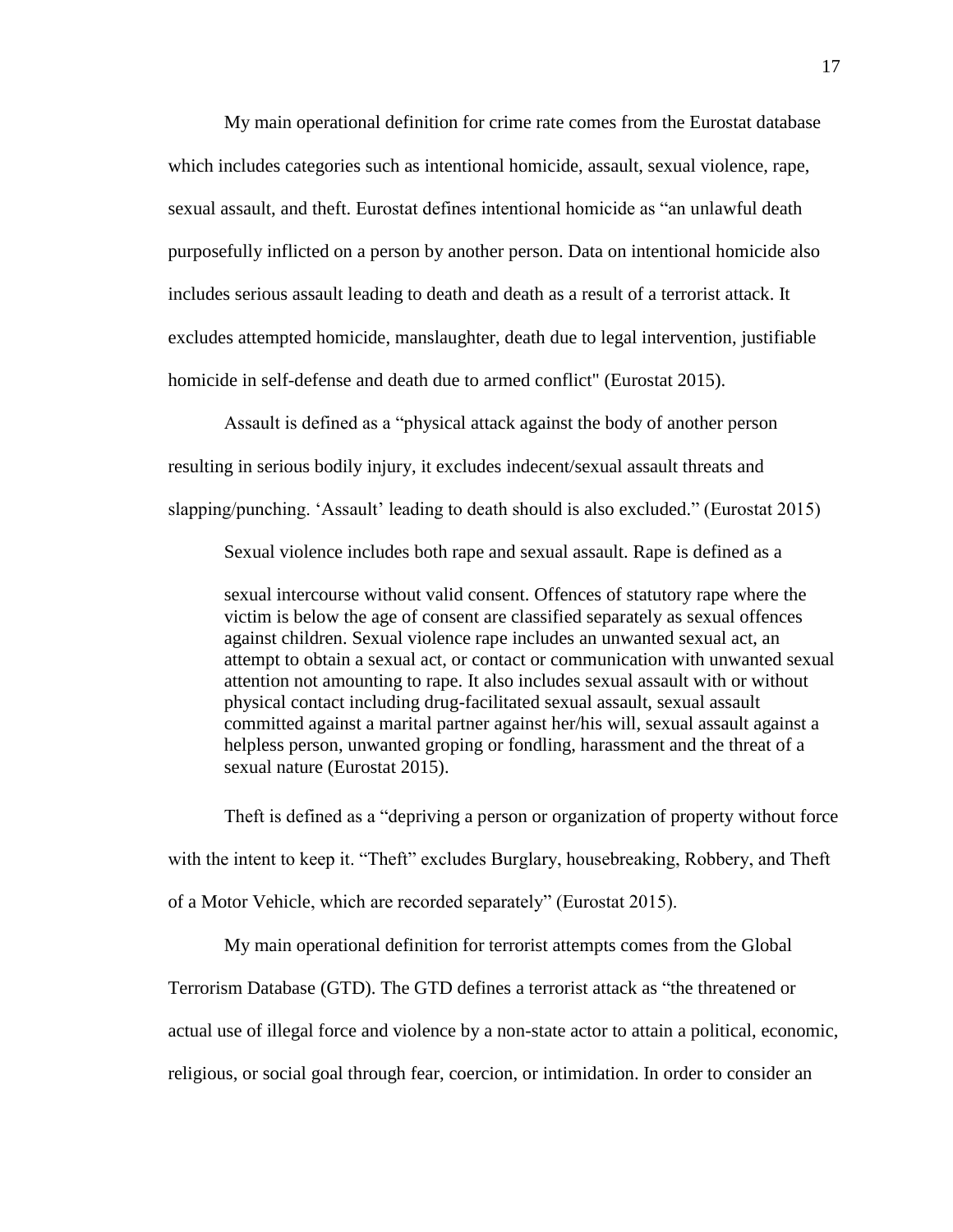incident for inclusion in the GTD, three aspects must be present; the incident must be intentional, the incident must entail some level of violence or immediate threat of violence, and the perpetrators of the incidents must be sub-national actors" (Global Terrorism Database 2016).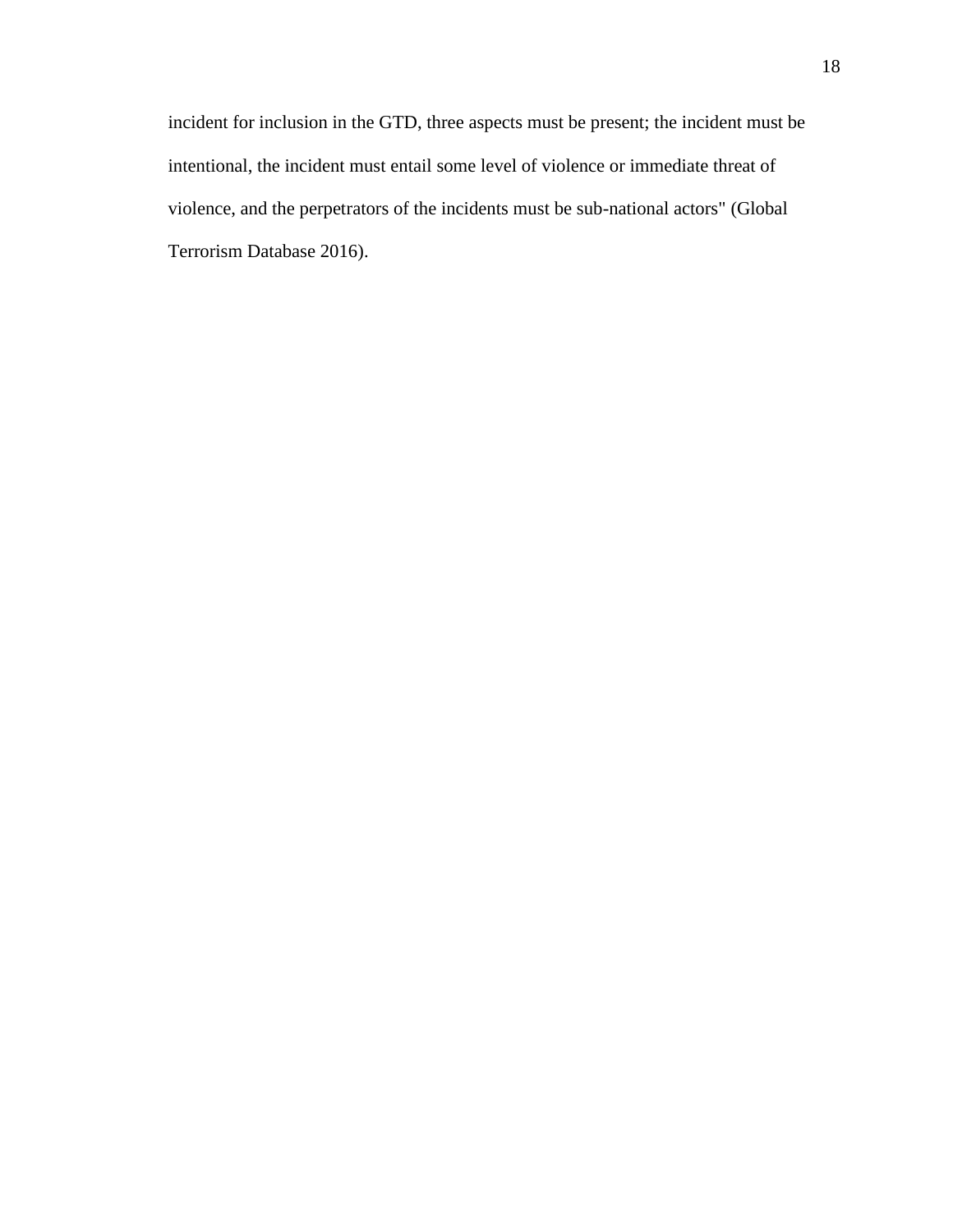### DATA ANALYSIS

<span id="page-25-0"></span>I estimated the conceptual models reported above using OLS regression modeling techniques from the Stata 13 statistical software program. The results of the model estimations are below.

<span id="page-25-1"></span>

| <b>Table 1</b> | Explaining variation in personal security scores across the EU |
|----------------|----------------------------------------------------------------|
|                | countries in 2012 and 2015                                     |

|                            | Model 1                                       | Model 2                                       |
|----------------------------|-----------------------------------------------|-----------------------------------------------|
|                            | Dependent Variable:<br>Personal Security 2012 | Dependent Variable:<br>Personal Security 2015 |
| Asylum 2010                | $-.000003**$                                  |                                               |
|                            | (1.70)                                        |                                               |
| Asylum 2012                |                                               | $-.000002*$                                   |
|                            |                                               | (1.31)                                        |
| Unemployment 2012          | .25                                           |                                               |
|                            | (.34)                                         |                                               |
| Unemployment 2014          |                                               | .36                                           |
|                            |                                               | (.62)                                         |
| Democracy 2012             | $.56***$                                      | $.46***$                                      |
|                            | (4.07)                                        | (2.94)                                        |
| Intentional Homicide 2010  | $-.03**$                                      | $-.02$                                        |
|                            | (1.40)                                        | (.96)                                         |
| Terrorist Attempts 2009-14 | $-.0003*$                                     | $-.0001$                                      |
|                            | (1.05)                                        | (.55)                                         |
| Constant                   | $.31***$                                      | $.30***$                                      |
|                            | (2.69)                                        | (2.57)                                        |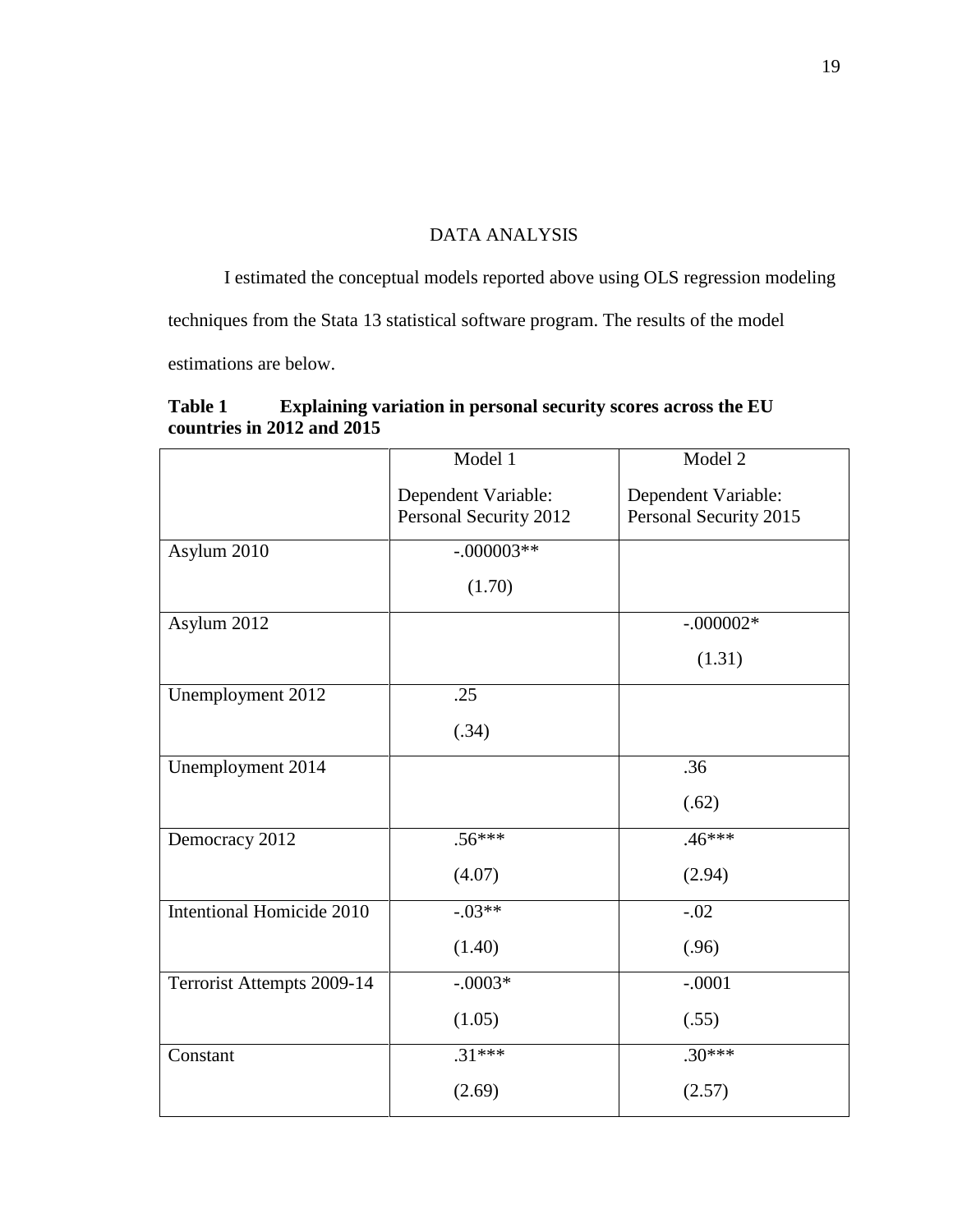| R-squared (adjusted)              |  |
|-----------------------------------|--|
| <b>Standard Error of Estimate</b> |  |
|                                   |  |

(Figures in parentheses are t-ratios)

\*\*\* = significant at .05 level, one-tailed test

 $***$  = significant at .10 level, one-tailed test

 $* =$  significant at .15 level, one-tailed test

The results in Table 1 strongly confirm sub-hypothesis 1, that higher migration rates have a statistically significant impact on views of personal security in the EU member state, and sub-hypothesis 3, that the higher the popularity of the government in the member state the higher the citizen's perception of personal security in the member state. The results in Table 1 partially confirm sub-hypothesis 4, the higher the crime rate in the member state, the lower the citizen's perception of personal security in the member state, and sub-hypothesis 5, the higher the number of terrorist attempts in the member state, the lower the citizen's perception of personal security in the member state*.* The results do not confirm sub-hypothesis 2, the higher the unemployment rate in the member state, the lower the citizen's perception of personal security in the member state. The strongest conclusions that we can make from the analysis are higher migration rates decrease personal security perception while political satisfaction increases personal security perception.

In the process of making these interpretations, we observe that overall the models explain a substantial amount of variation in personal security, controlling for theoretically plausible factors over a half-dozen year time period that was arguably one of the most volatile for human migration in the history of the European Union. A nuance to these findings as well, is that there appears to be a lagged effect of migration rates on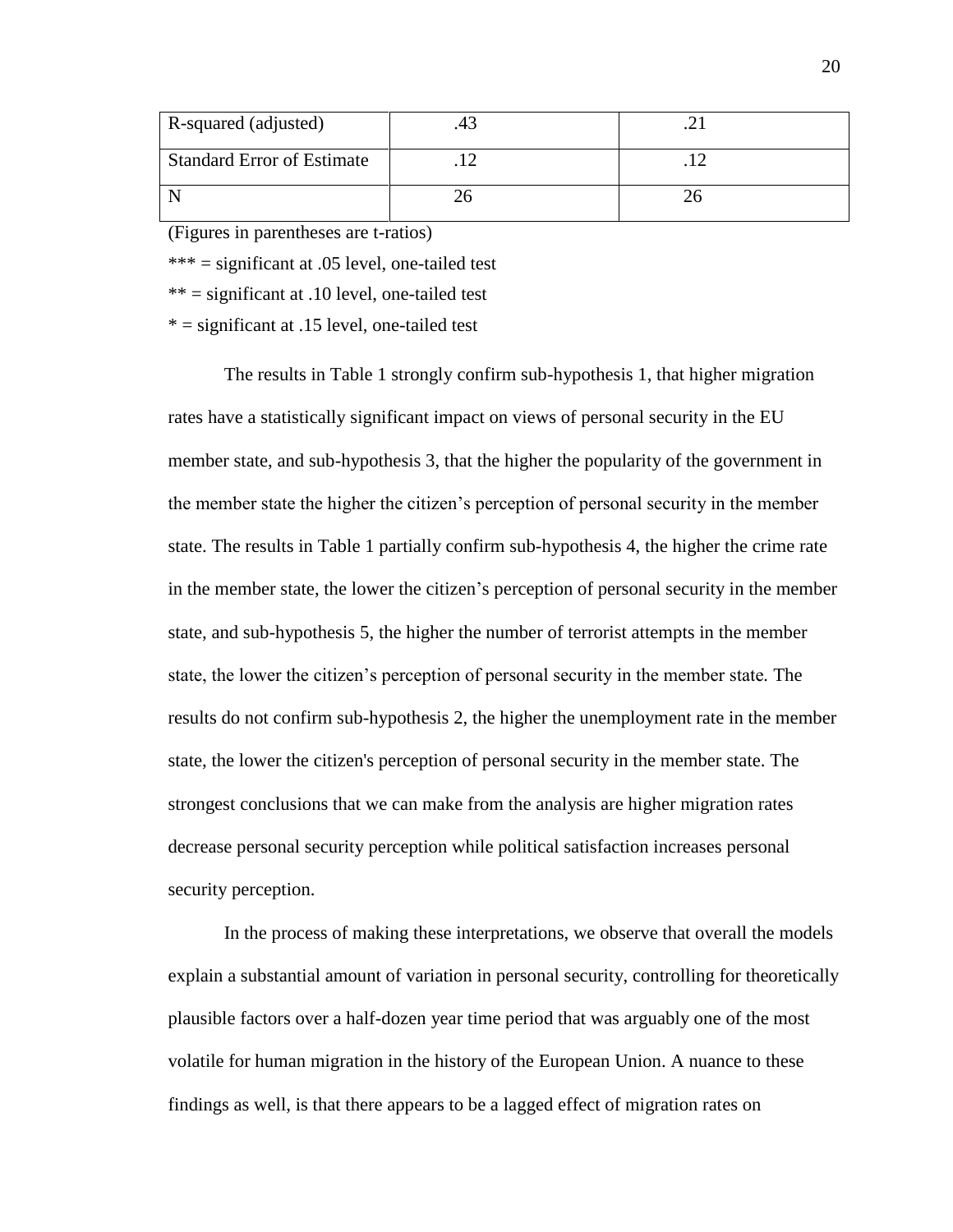perceptions of personal security, indicating that even more insecurity is likely to be displayed by EU natives after this most recent wave of migration into the EU.

The statistical performance of this model is solid. The independent variables in Model 1, taken together, significantly explain variation in views on personal security in 2012, based on interpreting the F-test result of 4.91 which is significant,  $p = .004$ . We can thus conclude that the model is a good one to refer to if we wish to explain the range of scores of personal security views in the EU member countries. To be very specific about the explanatory power of the model, the adjusted R-squared statistic tells us that 56 percent of the variation in personal security views is explained by the independent variables, and that 44 percent of the variation is not accounted for by the independent variables. Thus, the model does not comprehensively explain all personal security scores, but it does explain a good amount of the range of those scores across the EU.

For every one percentage point increase in the views of how democratic their country is in May 2012, views on personal security increase by six-tenths of a percentage point, *ceteris paribus*. This is a substantial increase, as values on the independent variable shift by 15-20 points across the EU countries. This indicates that perceptions of how well governmental institutions function play a great role in evaluating one's own security situation.

For every additional person seeking asylum in the EU in 2010, views on personal security decrease by .000003 of a percentage point, *ceteris paribus*. A further interpretation is that for every additional thousand people seeking asylum in the EU in 2010, views on personal security decrease by three-one thousandths of a percentage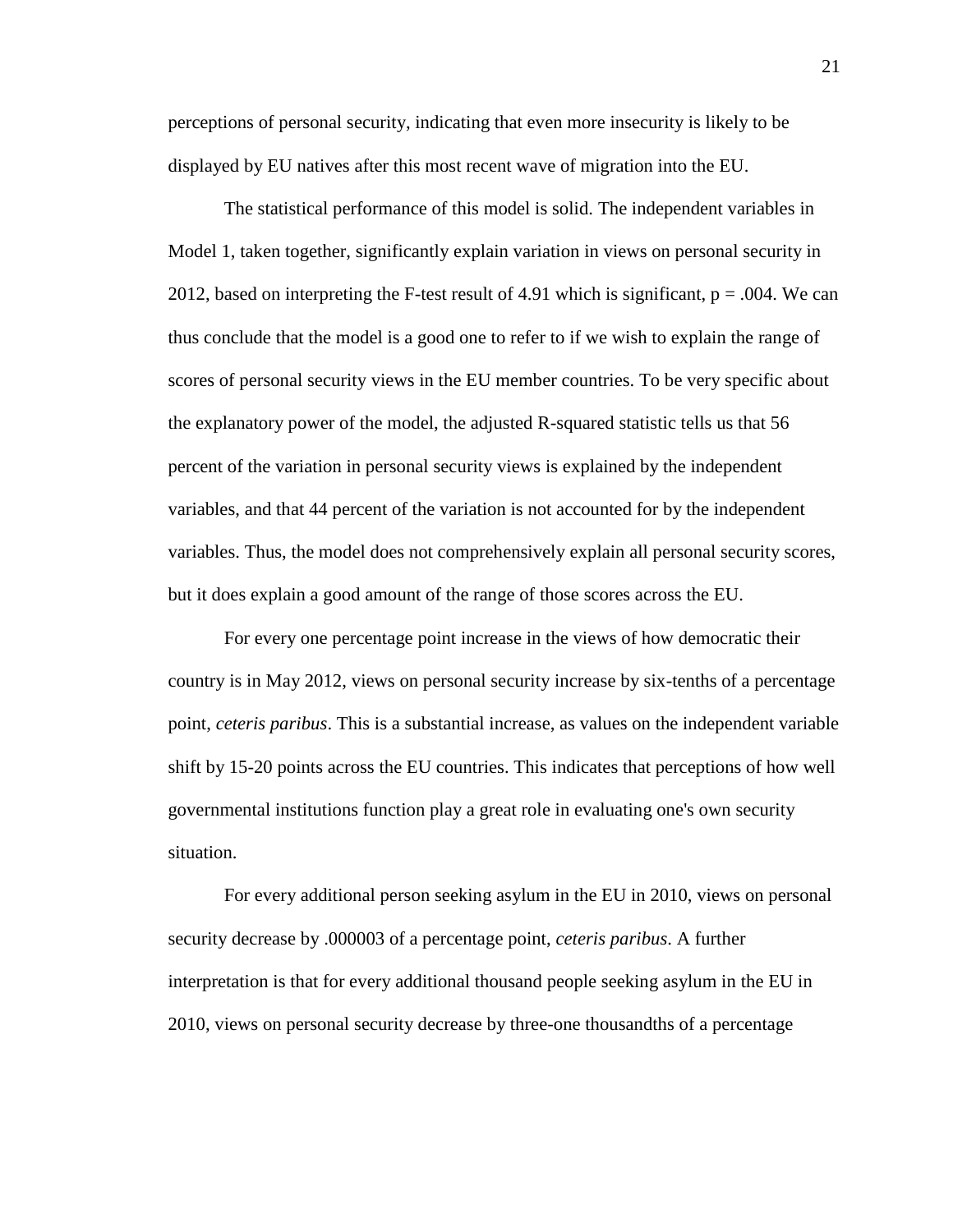point, *ceteris paribus*. This is not a large decline at all substantively speaking, but it is statistically significant in that impact, so the decline is real.

For every one percentage point increase in intentional homicides in 2010, views on personal security decrease by three-one hundredths of a percentage point, *ceteris paribus*. To give this finding perspective, it would take a ten percentage point increase in intentional homicides in the EU member country to lower personal security scores by three-tenths of a percent. EU citizens do take into account crime rates in assessing their personal security, albeit in a rather small amount, substantively speaking.

Finally, in terms of the technical performance of Model 1, it does not suffer from significant heteroskedasticity (Breusch-Pagan chi-square test  $= .02$ ,  $p = .90$ ). It also does not suffer from multicollinearity (average  $VIF = 1.61$ , below the critical VIF value of 5). These indicators allow us to believe that these significant and substantive results are secure from common regression estimation pitfalls.

Overall, Model 2 is weaker than Model 1. Model 2's independent variables, taken together, do not significantly explain variation in views on personal security in 2015. The F-test result of 2.31 is not significant,  $p = .08$ . The adjusted R-squared value is .37, meaning that 37 percent of the variation in personal security views is explained by the independent variables. This is less than two-thirds of the variation explained in the 2012 measurement of personal security. We are thus left to conclude that by 2015, our model has degraded in its ability to explain the range of personal security scores.

For every one percentage point increase in the views of how democratic their country is in May 2012, views on personal security increase by one-half of a percentage point, *ceteris paribus*. As in Model 1, the respondents captured in Model 2 are heavily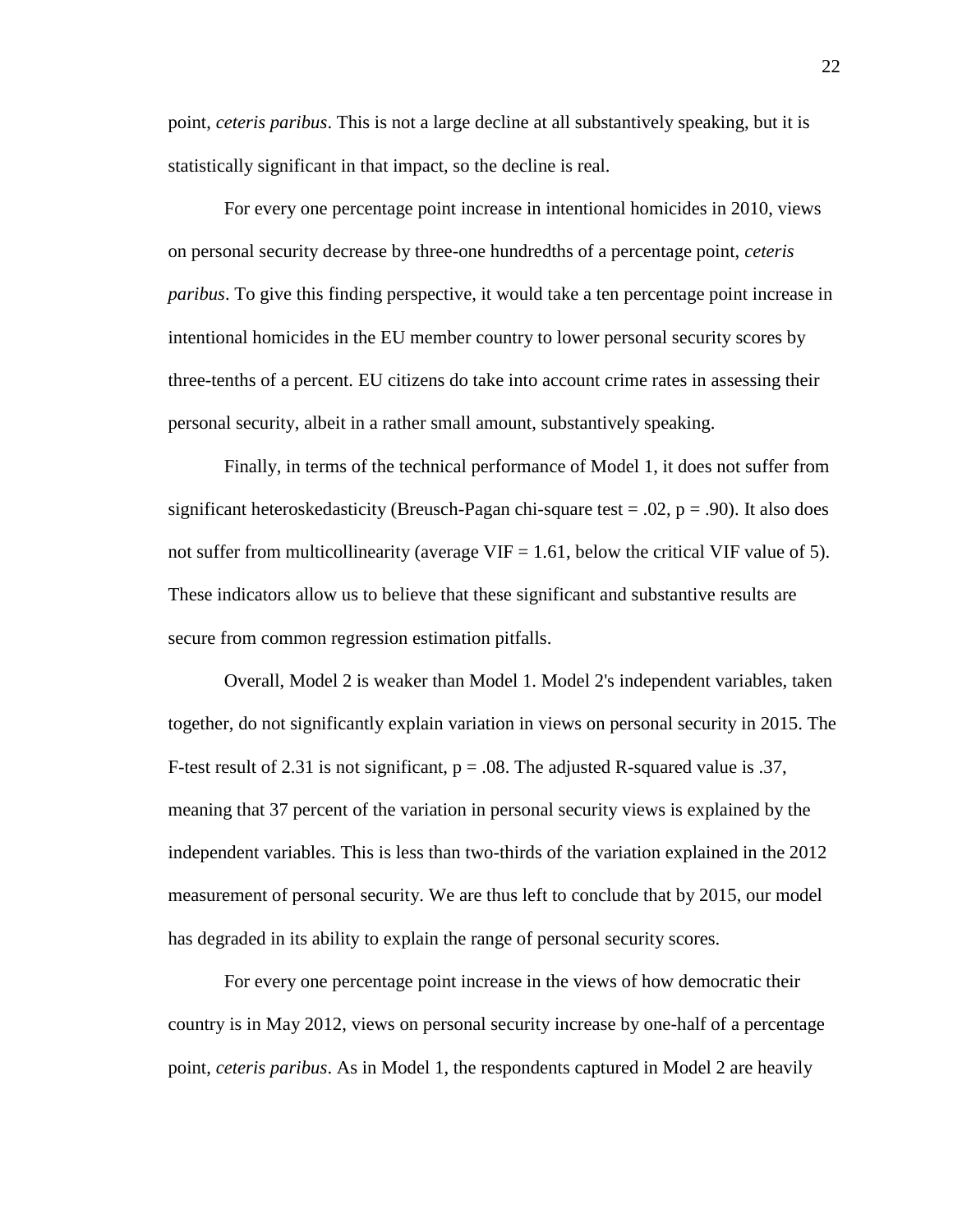reliant on how governmental institutions are performing in their country in order to feel secure on a personal level. The substantive jump is quite high in EU citizens' personal security with that percentage point increase in evaluating how democratic their country is.

For every additional person seeking asylum in the EU in 2012, views on personal security decrease by .000002 of a percentage point, *ceteris paribus*. A further interpretation is that for every additional thousand people seeking asylum in the EU in 2012, views on personal security decrease by three-one thousandths of a percentage point, *ceteris paribus*. As in Model 1, this result is not substantively overwhelming, but is indicative of a real consideration for personal security by EU citizens based on migration patterns into the EU.

As with Model 1 from a technical standpoint, we can safely conclude that the model does not suffer from significant heteroscedasticity (Breusch-Pagan chi-square test  $=$  .00, p = .99). Model 2 also does not suffer from multicollinearity (average VIF = 1.51, below the critical VIF value of 5). Thus, the results of the model estimation are not biased to any significant extent by common issues with regression analysis.

When comparing the results for my 2012 personal security dependent variable to the 2015 personal security dependent variable, I find that the model weakens in its Rsquare statistics for 2015, and that the t-ratios are also smaller in 2015 as opposed to 2012. This could mean that the 2015 dependent variable has not changed a lot compared to the 2012 dependent variable, while the numbers of migrants increased dramatically in 2015. It could also be that the dependent variable is a lagging indicator, meaning that public opinion may be changing more slowly than we imagine to the migrant situation.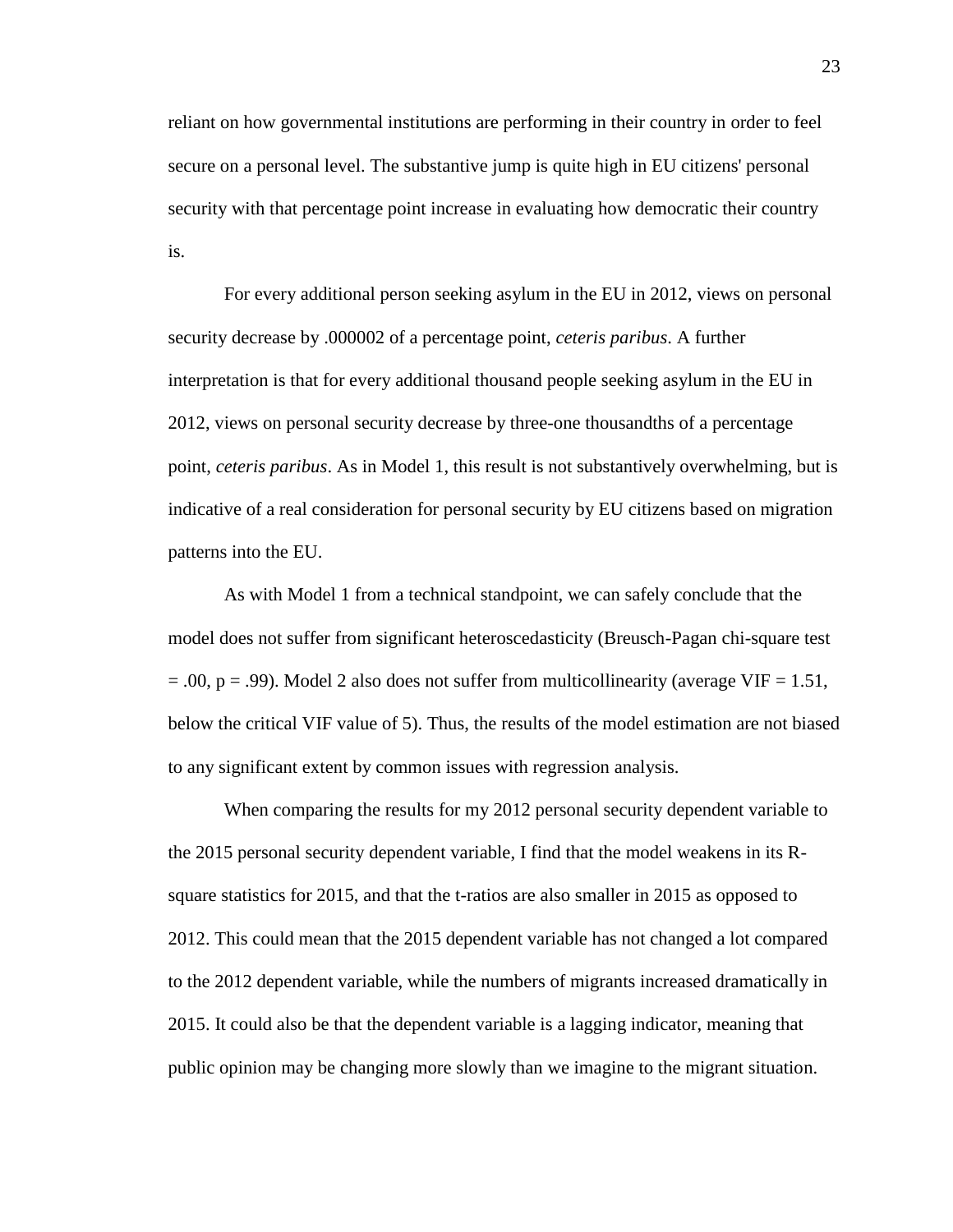#### **CONCLUSION**

<span id="page-30-0"></span>We live in an era where human mobility is taken for granted, but what many of us don't know is the fact that there are "over 244 million international migrants worldwide who are searching for economic opportunity, peace and security" (GMDAC 2016). There are well-known advantages to both countries that send migrants and to those that receive them. The countries that send migrants sent their talent away, but do receive compensation in the form of (often considerable) remittance payments from their migrants. The countries that receive migrants, of course, employ those migrants and grow their economies while plugging labor gaps in their national economies (GMDAC 2016).

Despite all the positive benefits migration brings to member states, immigration is still frowned upon, especially in the EU, as countries such as Hungary go to extreme lengths to manage it with razor wire fencing at the borders (Baker 2016). Undeniably, discussions about the relationship between immigration and security are heated if countries resort to razor wire to address the controversy. This project explores the relationships between migration across time and changes in perceptions in personal security, with focus on the question of impacts of migration patterns on the perception of personal security in the European Union. Five factors were in focus: The number of immigrants entering each member state, unemployment in the member state, popularity of the government in the member state, crime in the member state, and the frequency of terrorist attacks in the given member state.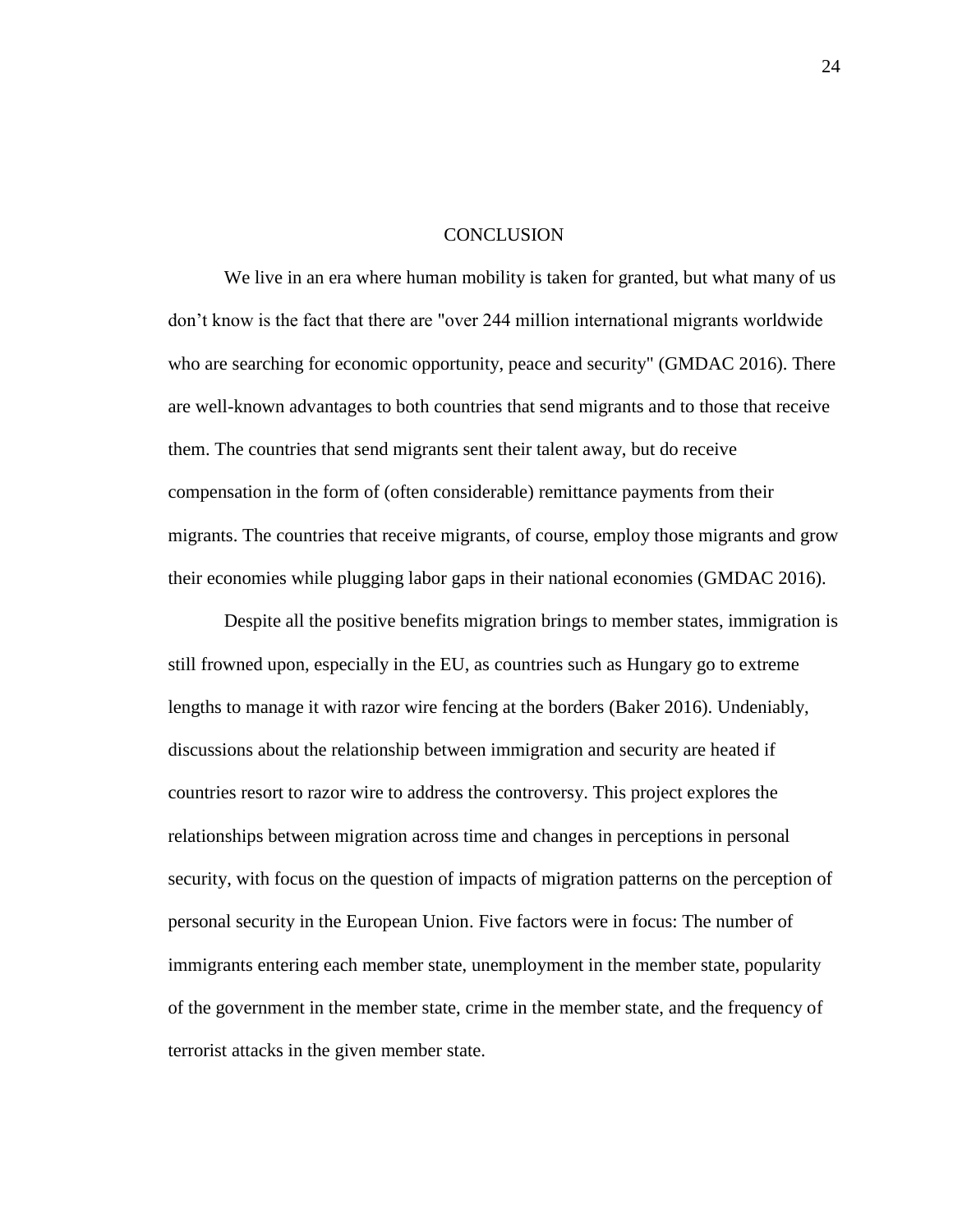I tested two multivariate models of 28 member states during the period from 2009 to 2014. These models show evidence that, *ceteris paribus,* citizen's concern with their own personal security increases in countries with high numbers of migrants. This finding suggests that there needs to be more tightened immigration policies in order for citizens to feel safe in their home state. The EU will not gain any benefit from a political climate where migrants are mainly perceived as a security threat. Policy makers as well as media therefore have to treat migration in a responsible manner. Influencing or changing public perception is a difficult task as people take up information selectively based on preferences and opinions they already hold. However, the urgency for better managed migration requires a serious attempt at improving perceptions of migration and personal security (Canoy et al. 2006: 32).

My findings suggest that the current immigration and security policies rest on shaky assumptions. EU countries increasingly lack democratic accountability, judicial legitimacy and are largely ineffective in bringing about a Union closer to its citizens (Munster 2009: 141). Munster points out that "continuous articulations of insecurity may eventually undermine the legitimacy of the EU as a credible political actor, as articulations of insecurity risk being interpreted as the incapacity of the EU to manage these issues effectively (Munster 2009: 125)." The migration crisis has not been caused by the refugees but rather by the EU's response to the influx. The problem is not solely that of the EU, the European Parliament or the European Commission to solve; it is up to the member states themselves to propose solutions. My findings reinforce the idea that Europe is facing a most difficult challenge in balancing the potential of economic growth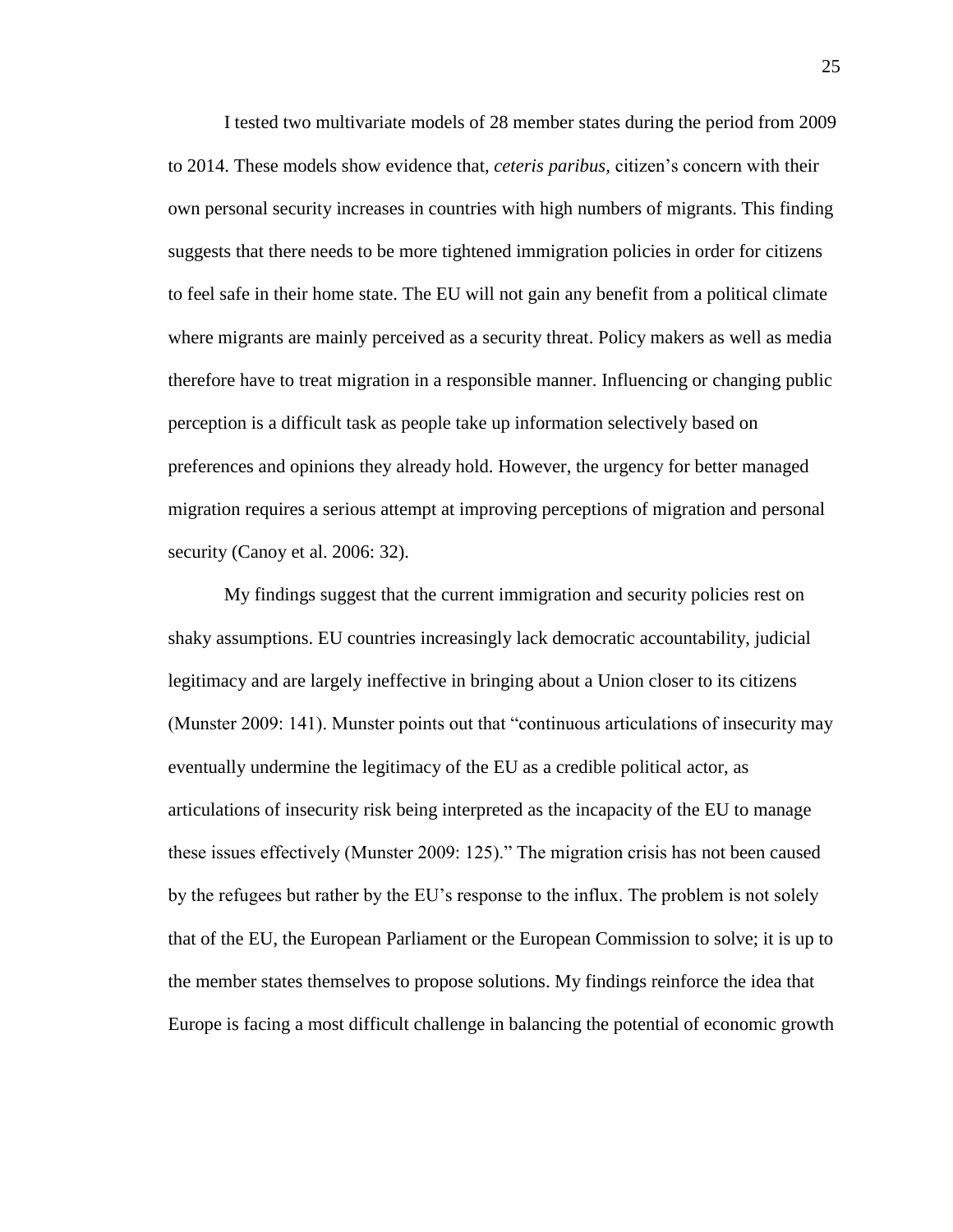with the perceived threats to personal security and that the EU needs to pay heed to domestic public opinion as it seeks continent-wide solutions to the migration crisis.

There is a need for a comprehensive global approach to help mitigate the migration crisis. As in the past, it is in the interest of today's Europe to be open for trade and for investments, and equally open for people. Europe competes with the rest of the world to hold and attract creative talent. For Europe to become an attractive place migration needs to be properly managed and migration policies require broad citizen assent. This will only become possible if genuine problems associated with migration can be tackled and negative public perceptions addressed. Public perceptions can be influenced directly in a variety of ways. I propose multiple approaches that will help improve perceptions of migration and personal security:

- 1. A first step to counterbalance unfavorable perceptions of migrants is by giving migrants a "human face". By showing real life stories of asylum seekers, job seeking migrants or the trafficking of women on mass media and otherwise, public perception on migration has proved to be able to advance. Personal contacts with migrants and asylum seekers lead to a more favorable attitude. Policy makers, NGO's and other organizations can organize this.
- 2. A second step to counterbalance unfavorable perceptions could be that the European Commission can work directly with European or national migrant and Muslim representatives and organizations to help develop a more positive public image for their constituencies and bolster effective integration.
- 3. A third step could be to put in place effective temporary refugee communities that include all basic services such as hospitals, schools, and shelters. In these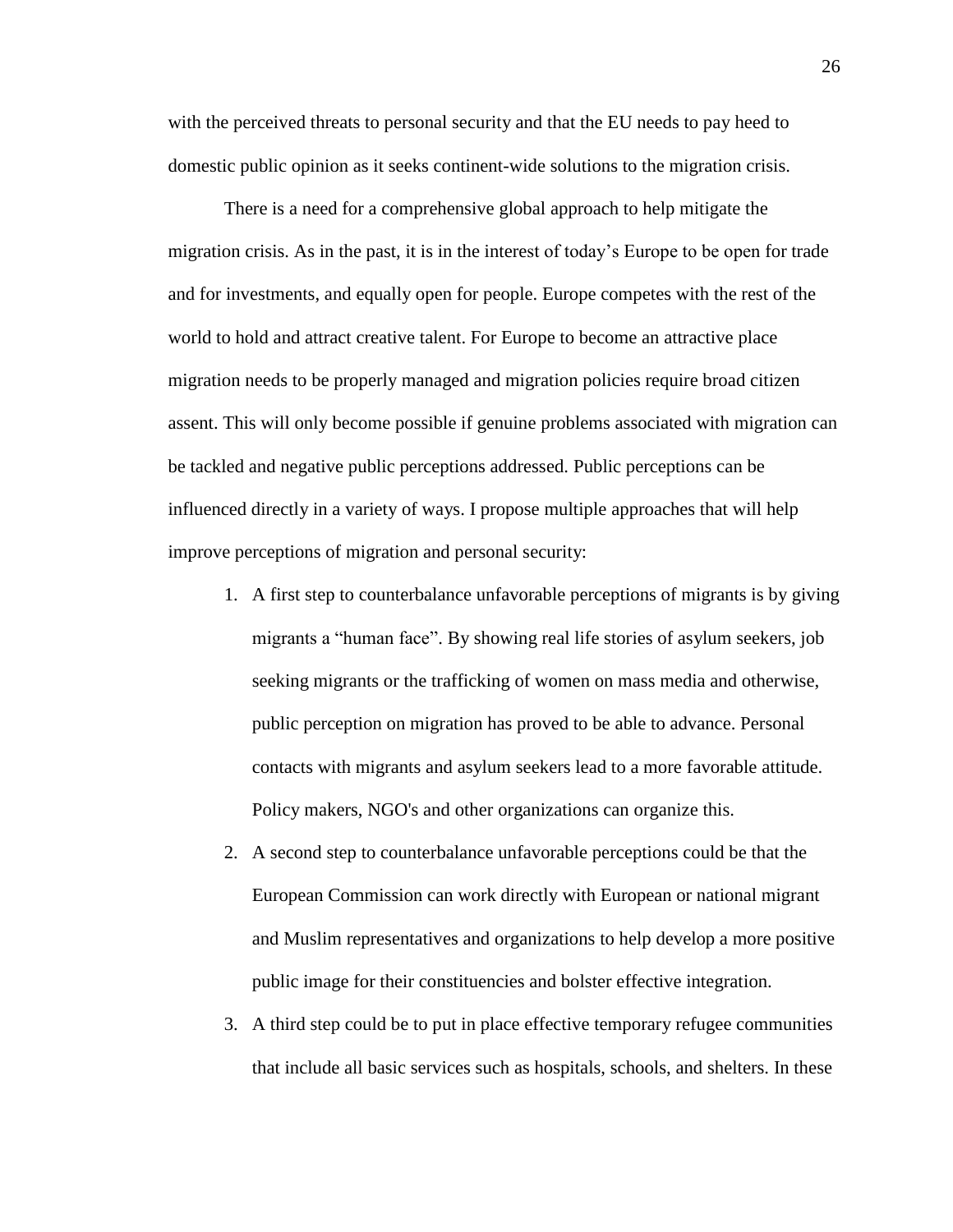communities immigrants will learn the language, culture, and rules of the host country which will help relieve the feeling of unease by locals. EU countries need to be cautious in not making these communities permanent.

With these recommendations I believe that European societies can better address the migration issue and enhance people's feelings of personal security. Without adequately addressing the migration issue tragedies such as that of the Kurdi family sadly are likely to be repeated and the European public may repeat the Brexit vote in numerous countries. Nothing short of the fate of the European Union is at stake.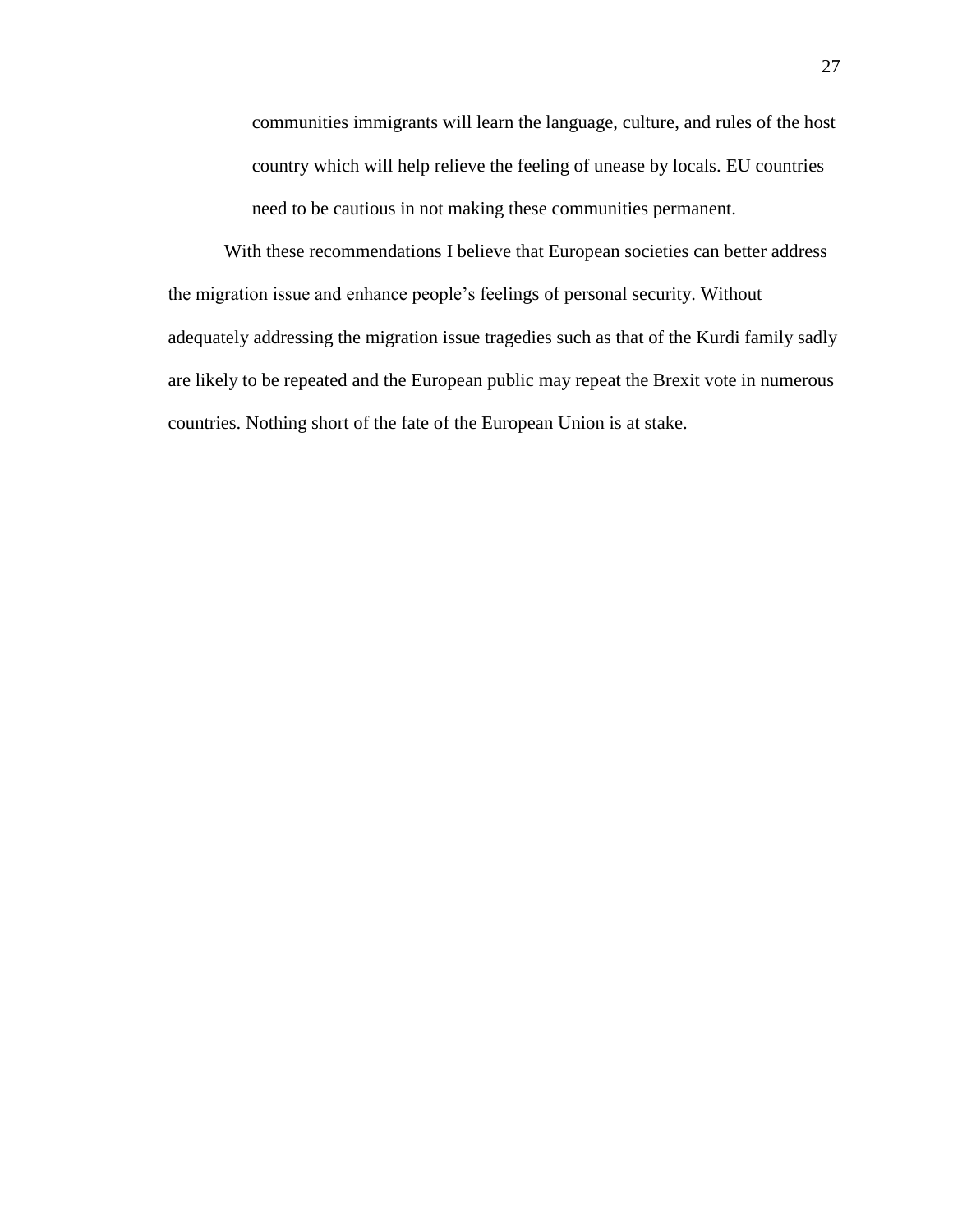#### REFERENCES

- <span id="page-34-0"></span>Aisch, Gregor, Adam Pearce, and Bryant Rousseau. 2016. "How Far Is Europe Swinging to the Right?" *The New York Times.* May 22. [http://www.nytimes.com/interactive/2016/05/22/world/europe/europe-right-wing](http://www.nytimes.com/interactive/2016/05/22/world/europe/europe-right-wing-austria-hungary.html)[austria-hungary.html](http://www.nytimes.com/interactive/2016/05/22/world/europe/europe-right-wing-austria-hungary.html) (May 23, 2016).
- Angelos, James. 2016. "The New Europeans." *The New York Times Magazine*. April 10. <http://www.nytimes.com/2016/04/10/magazine/the-new-europeans.html> (May 31, 2016).
- Baker, Peter. 2016. "Rise of Donald Trump Tracks Growing Debate Over Global Fascism." *The New York Times*. May 28. [http://www.nytimes.com/2016/05/29/world/europe/rise-of-donald-trump-tracks](http://www.nytimes.com/2016/05/29/world/europe/rise-of-donald-trump-tracks-growing-debate-over-global-fascism.html)[growing-debate-over-global-fascism.html](http://www.nytimes.com/2016/05/29/world/europe/rise-of-donald-trump-tracks-growing-debate-over-global-fascism.html) (May 31, 2016).
- Barnard, Anne. 2015. "Syrian Family's Tragedy Goes Beyond Iconic Image of Boy on Beach." *The New York Times.* December 27. [http://www.nytimes.com/2015/12/28/world/middleeast/syria-refugees-alan-aylan](http://www.nytimes.com/2015/12/28/world/middleeast/syria-refugees-alan-aylan-kurdi.html)[kurdi.html](http://www.nytimes.com/2015/12/28/world/middleeast/syria-refugees-alan-aylan-kurdi.html) (May 21, 2016).
- Benmelech, Efraim, and Esteban F. Klor. 2016. "What Explains the Flow of Foreign Fighters to ISIS?" NBER Working Paper Series No. 22190.
- Boubtane, Ekrame, Dramane Coulibaly, and Christophe Rault. 2013. "Immigration, Growth, and Unemployment: Panel VAR Evidence from OECP Countries." *LABOUR: Review of Labour Economics & Industrial Relations* 4(December): 399-420.
- Bustikova, Lenka. 2014. "Revenge of the Radical Right." *Comparative Political Studies* 47:12, 1738-65.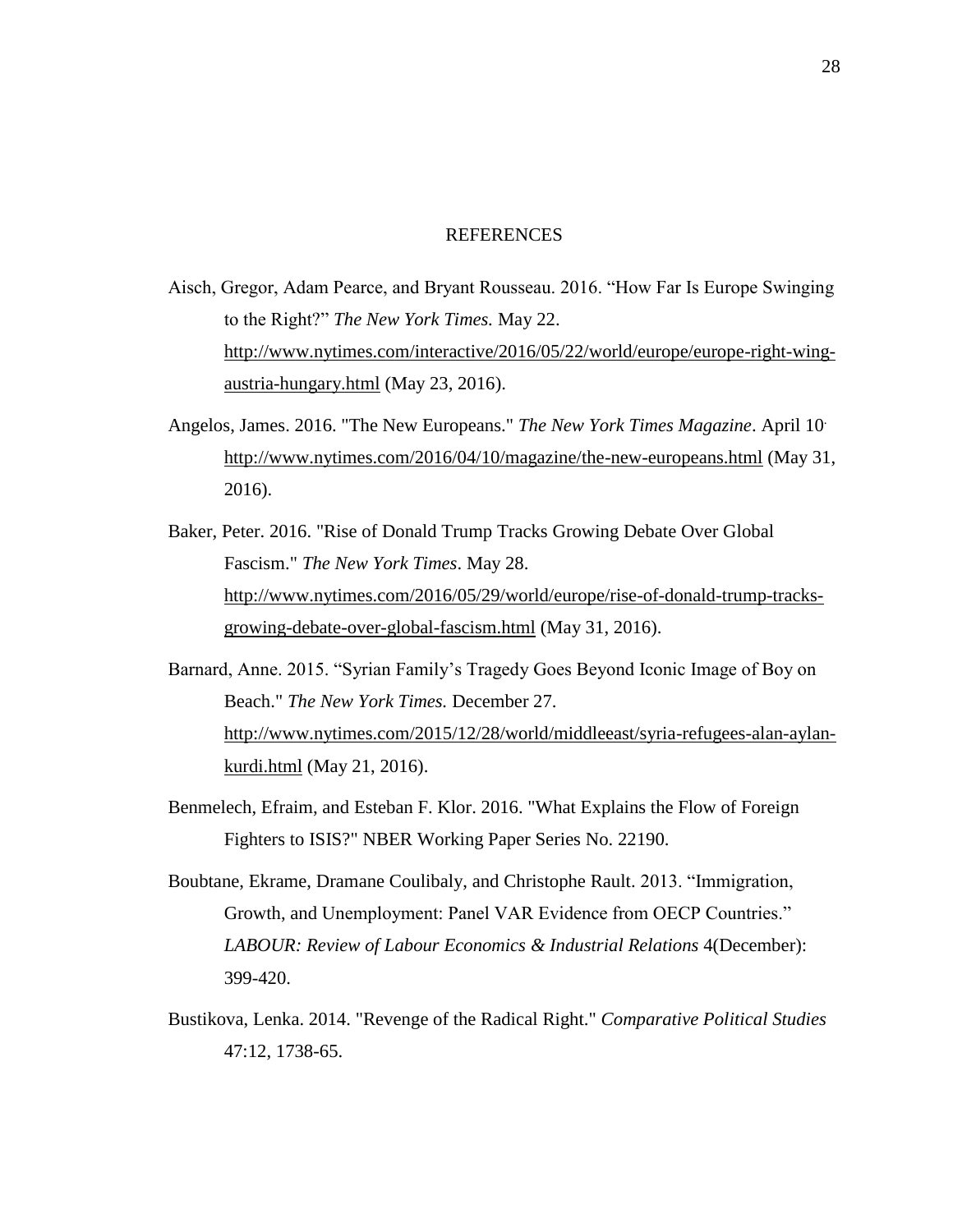- Butz, Adam and Jason Kehrberg. 2016. "Estimating anti-immigrant sentiment for the American states using multi-level modeling and post-stratification, 2004-2008." *Research and Politics* (June): 1-7.
- Canoy, Marcel, Rickel Beutin, Anna Horvath, Anges Hubert, Frederic Lerais, Peter Smith and Myriam Sochacki. 2006. "Migration and public perception." *Bureau of European Policy Advisers.* September 10. [http://ec.europa.eu/dgs/policy\\_advisers/publications/docs/bepa\\_migration\\_final\\_0](http://ec.europa.eu/dgs/policy_advisers/publications/docs/bepa_migration_final_09_10_006_en.pdf) [9\\_10\\_006\\_en.pdf](http://ec.europa.eu/dgs/policy_advisers/publications/docs/bepa_migration_final_09_10_006_en.pdf) (July 7, 2016).
- Connor, Phillip and Jens Manuel Krogstad. 2016. "Europe sees rise in unaccompanied minors seeking asylum, with almost half from Afghanistan." *Pew Research Center*. May 10. [http://www.pewresearch.org/fact-tank/2016/05/10/eu](http://www.pewresearch.org/fact-tank/2016/05/10/eu-unaccompanied-minors/)[unaccompanied-minors/](http://www.pewresearch.org/fact-tank/2016/05/10/eu-unaccompanied-minors/) (May 21, 2016).
- Choi, Seung-Wan and Idean Salehyan. 2013. "No Good Deed Goes Unpunished: Refugees, Humanitarian Aid, and Terrorism." *Conflict Management and Peace Science* 30(February): 53-75.
- d' Appollonia, Ariane Chebel, and Simon Reich. 2008. *Immigration, Integration, and Security: America and Europe in Comparative Perspective*. Pittsburgh: University of Pittsburgh Press.
- Decker, Scott H., Frank van Gemert, and David C. Pyrooz. 2009. "Gangs, Migration, and Crime: The Changing Landscape in Europe and the US." *Journal of International Migration and Integration* 10(November): 393-408.
- Eurostat. 2015. "Crime and Criminal Justice Statistics" [http://ec.europa.eu/eurostat/statistics](http://ec.europa.eu/eurostat/statistics-explained/index.php/Crime_and_criminal_justice_statistics)[explained/index.php/Crime\\_and\\_criminal\\_justice\\_statistics](http://ec.europa.eu/eurostat/statistics-explained/index.php/Crime_and_criminal_justice_statistics) (May 31, 2016).
- Geddes, Andrew. 2008. *Immigration and European integration*. Manchester: Manchester University Press.
- Global Terrorism Database. 2016. "Data Collection Methodology." <https://www.start.umd.edu/gtd/using-gtd/> (May 31, 2016).